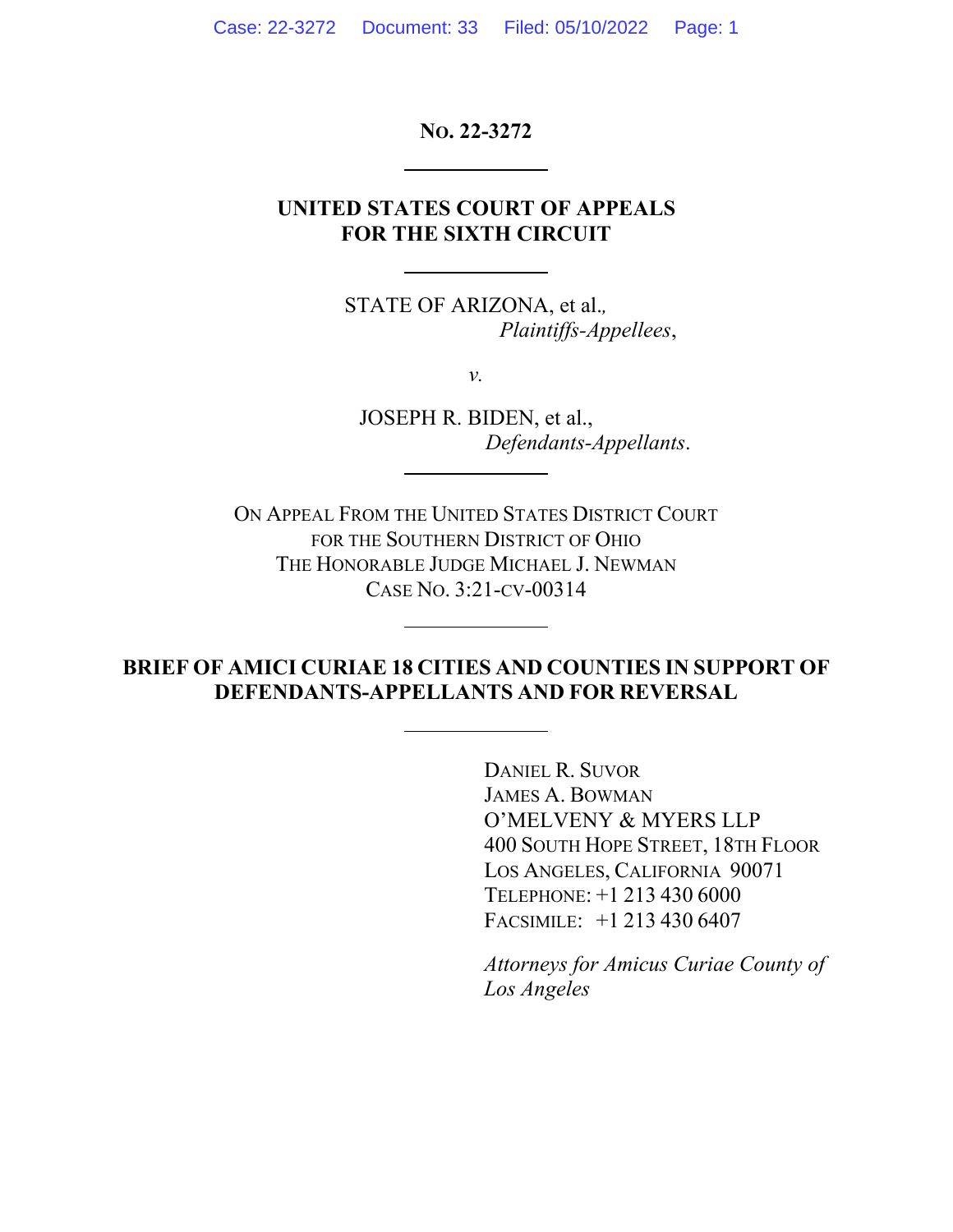# **TABLE OF CONTENTS**

# **Page**

| L.   |                | POORLY PRIORITIZED AND AGGRESSIVE REMOVAL<br>POLICY HARMS THE SAFETY OF AMICI'S COMMUNITIES BY         |  |
|------|----------------|--------------------------------------------------------------------------------------------------------|--|
|      | $A_{\cdot}$    |                                                                                                        |  |
|      | B <sub>r</sub> | Fear of removal decreases immigrants' cooperation with police. 7                                       |  |
| II.  |                | INCREASED, UNPRIORITIZED REMOVALS WILL CAUSE<br><b>IMMIGRANTS TO FORGO CRUCIAL HEALTHCARE SERVICES</b> |  |
|      | A.             | Fear of deportation causes immigrants to forgo medical                                                 |  |
|      | <b>B.</b>      | When immigrants avoid medical services, it hampers amici's                                             |  |
| III. |                | AMICI BEAR THE COST OF POORLY PRIORITIZED<br>REMOVALS WHEN IMMIGRANT FAMILIES ARE TORN                 |  |
| IV.  |                | THE DISTRICT COURT ERRED IN GRANTING A<br>PRELIMINARY INJUNCTION BECAUSE THE GUIDELINES                |  |
|      |                |                                                                                                        |  |
|      |                |                                                                                                        |  |
|      |                |                                                                                                        |  |
|      |                |                                                                                                        |  |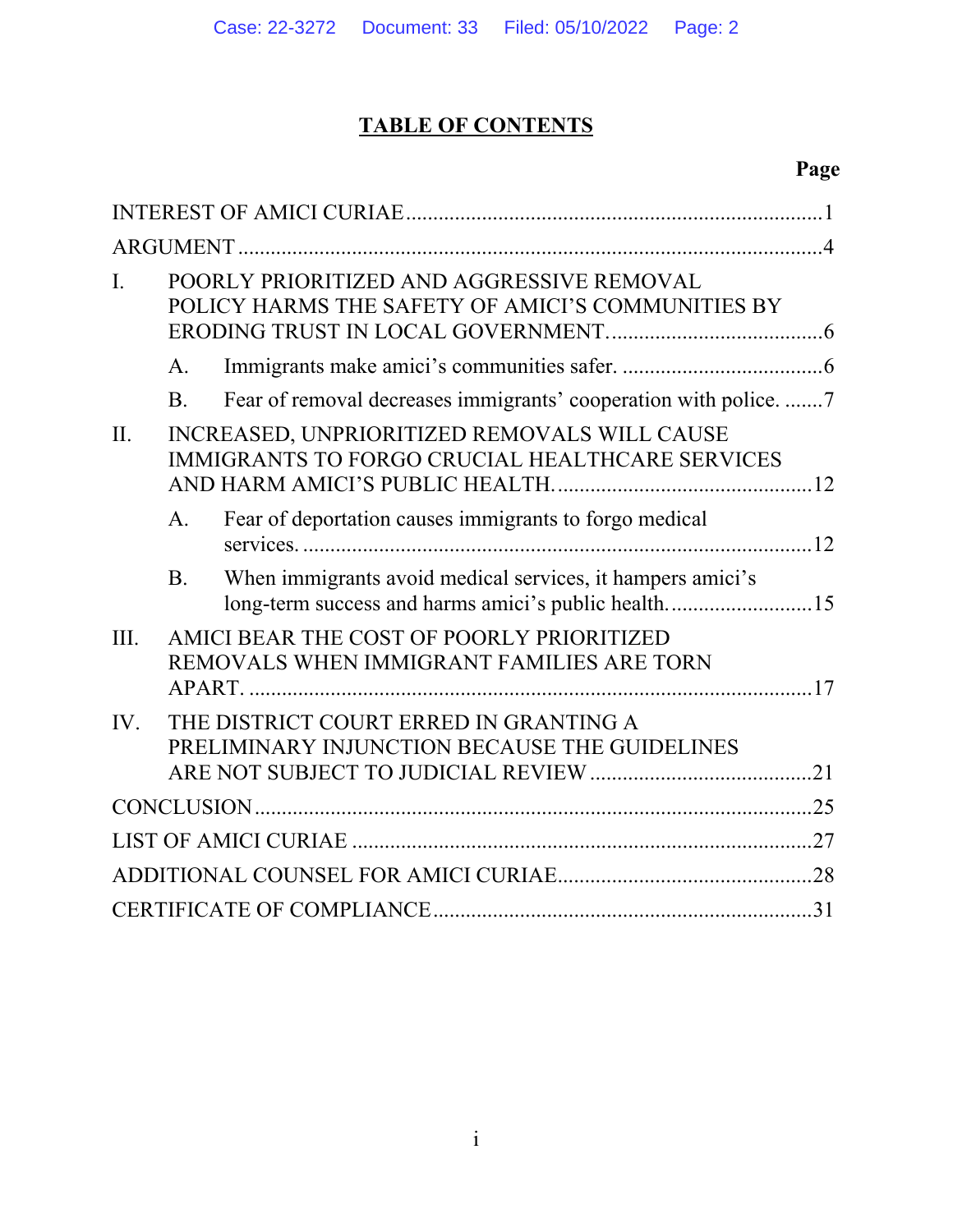# **TABLE OF AUTHORITIES**

# **Page(s)**

# **Cases**

| Bennett v. Spear,                                               |
|-----------------------------------------------------------------|
| Berry v. U.S. Dep't of Lab.,                                    |
| Franklin v. Massachusetts,                                      |
| Hillsborough Cnty. v. Automated Med. Labs., Inc.,               |
| Parsons v. U.S. Dep't of Just.,                                 |
| Reno v. Am.-Arab Anti-Discrimination Comm.,                     |
| Rochester Tel. Corp. v. United States,                          |
| U.S. Army Corps of Engineers v. Hawkes Co.,                     |
| <b>Statutes</b>                                                 |
|                                                                 |
| <b>Other Authorities</b>                                        |
| Alex Nowrasteh, Criminal Immigrants in Texas: Illegal Immigrant |

| $\mathbf{r}$ . The magnetic $\mathbf{r}$ interference there is no the $\mathbf{r}$ control. The same there is no the |
|----------------------------------------------------------------------------------------------------------------------|
| Conviction and Arrest Rates for Homicide, Sex Crimes, Larceny,                                                       |
| and Other Crimes, CATO Inst. (Feb. 26, 2018),                                                                        |
| https://www.cato.org/publications/immigration-research-policy-                                                       |
|                                                                                                                      |
|                                                                                                                      |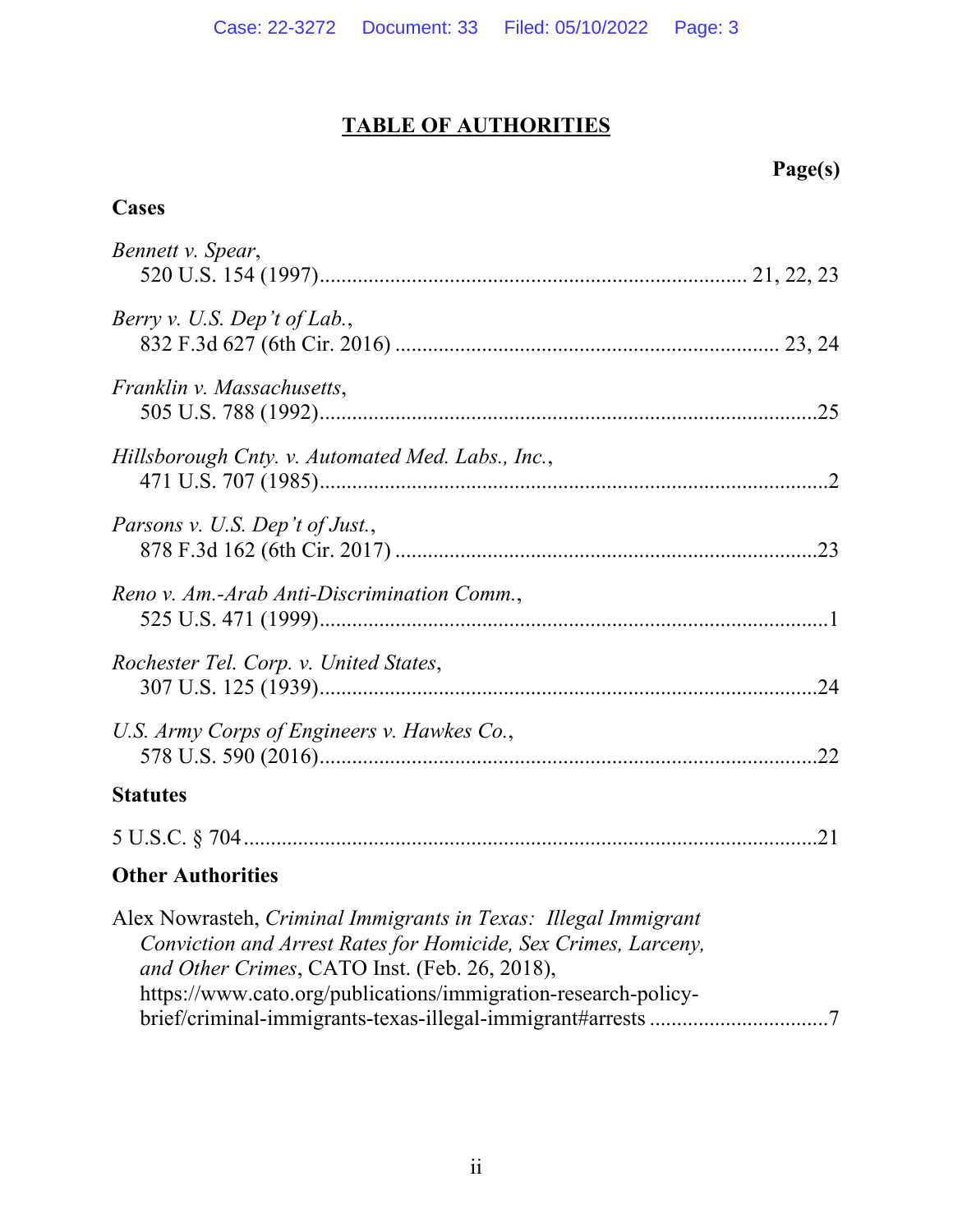## **TABLE OF AUTHORITIES (continued)**

| Page(s)                                                                                                                                                                                                                                                                                                                     |     |
|-----------------------------------------------------------------------------------------------------------------------------------------------------------------------------------------------------------------------------------------------------------------------------------------------------------------------------|-----|
| Am. Immigration Council, U.S. Citizen Children Impacted by<br>Immigration Enforcement (Nov. 22, 2019),<br>https://www.americanimmigrationcouncil.org/sites/default/files/res<br>earch/us_citizen_children_impacted_by_immigration_enforcement                                                                               |     |
| Anita Khashu, Police Found., The Role of Local Police: Striking a<br>Balance Between Immigration Enforcement and Civil Liberties<br>(Apr. 2009), https://www.policinginstitute.org/wp-<br>content/uploads/2015/06/The-Role-of-Local-Police-Narrative.pdf10                                                                  |     |
| Annie Laurie Hines & Giovanni Peri, Inst. of Labor Econ.,<br>Immigrants' Deportations, Local Crime and Police Effectiveness                                                                                                                                                                                                 |     |
| Anthony Wallace et al., Afraid of Assistance: Trump's Public Charge<br>Rule Sends Chill Through Immigrant Community, ASU Walter<br>Cronkite Sch. Of Journalism & Mass Comme'n,<br>https://cronkitezine.asu.edu/bootcamp19/public-                                                                                           |     |
| Brianna Ehley et al., Fearing Deportation, Immigrants Forgo Medical<br>Care, Politico (July 17, 2017), https://www.politico.com/story/<br>2017/07/17/deportation-fears-under-trump-have-immigrants-                                                                                                                         | .13 |
| Daniela Alulema & Jacquelyn Pavilon, Ctr. for Migration Studies,<br>Immigrants' Use of New York City Programs, Services, and<br>Benefits: Examining the Impact of Fear and Other Barriers to<br>Access (Jan. 2022), https://cmsny.org/wp-content/uploads/2022/<br>02/Immigrants-Use-of-New-York-City-Programs-Services-and- |     |
| David Becerra, Anti-immigration Policies and Fear of Deportation: A<br>Human Rights Issue, 1 J. Hum. Rts. & Soc. Work 109 (Aug. 17,                                                                                                                                                                                         |     |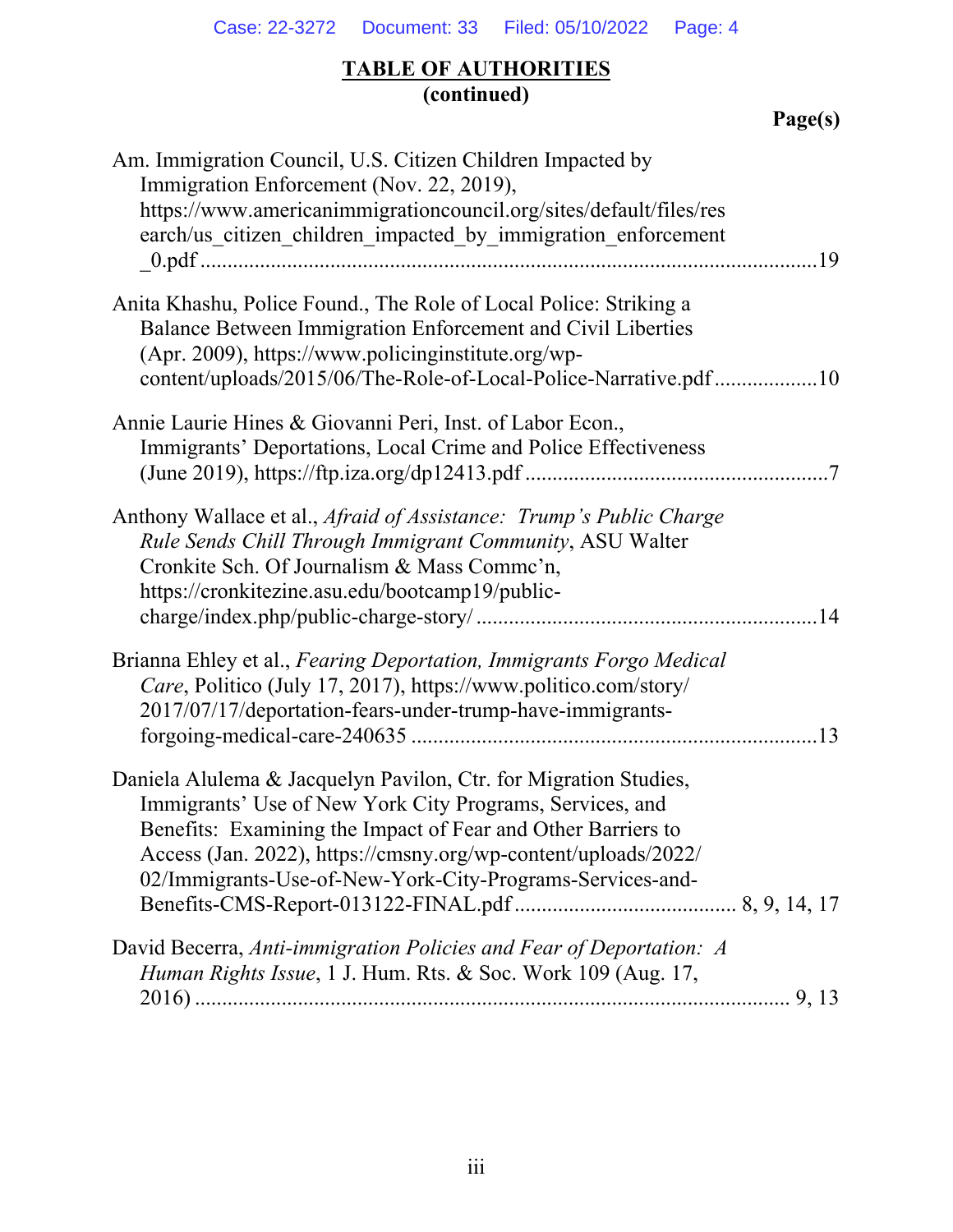## **TABLE OF AUTHORITIES (continued)**

**Page(s)**

| Elisa Jácome, The Effect of Immigration Enforcement on Crime<br>Reporting: Evidence from the Priority Enforcement Program<br>(Princeton Univ. Indus. Relations Section, Working Paper No. 624,<br>2018), https://dataspace.princeton.edu/bitstream/                                                                           |  |
|-------------------------------------------------------------------------------------------------------------------------------------------------------------------------------------------------------------------------------------------------------------------------------------------------------------------------------|--|
| Enrico Moretti, U.C. Berkeley Dep't of Econs., Social Returns to<br>Education and Human Capital Externalities: Evidence from Cities<br>(Dec. 1998), http://darp.lse.ac.uk/PapersDB/Moretti (98).pdf21                                                                                                                         |  |
| George Foulsham, Deportation, loss of health care raise concerns in<br>L.A. County, according to UCLA Survey, UCLA Newsroom (Apr.<br>4, 2017), http://newsroom.ucla.edu/releases/deportation-loss-of-<br>health-care-raise-concerns-in-l-a-county-according-to-ucla-survey12                                                  |  |
| Hamutal Bernstein et al., Adults in Low-Income Immigrant Families<br>Were Deeply Affected by the COVID-19 Crisis Yet Avoided Safety<br>Net Programs in 2020, Urban Inst. (May 2021),<br>https://www.urban.org/sites/default/files/publication/104280/adults<br>-in-low-income-immigrant-families-deeply-affected-by-pandemic- |  |
| Health and Academic Achievement, Ctrs. For Disease Control &                                                                                                                                                                                                                                                                  |  |
| Helen B. Marrow, The power of local autonomy: expanding health<br>care to unauthorized immigrants in San Francisco, 35 Ethnic &                                                                                                                                                                                               |  |
| Jan Hoffman, Sick and Afraid, Some Immigrants Forgo Medical Care,<br>N.Y. Times (June 26, 2017),<br>https://www.nytimes.com/2017/06/26/health/undocumented-                                                                                                                                                                   |  |
| Jeffrey Thomas DeSocio, US Border Patrol Dispatches boats, 450<br>rescues reported, Fox 26 Houston (Aug. 31, 2017),<br>http://www.fox26houston.com/news/us-border-patrol-dispatches-                                                                                                                                          |  |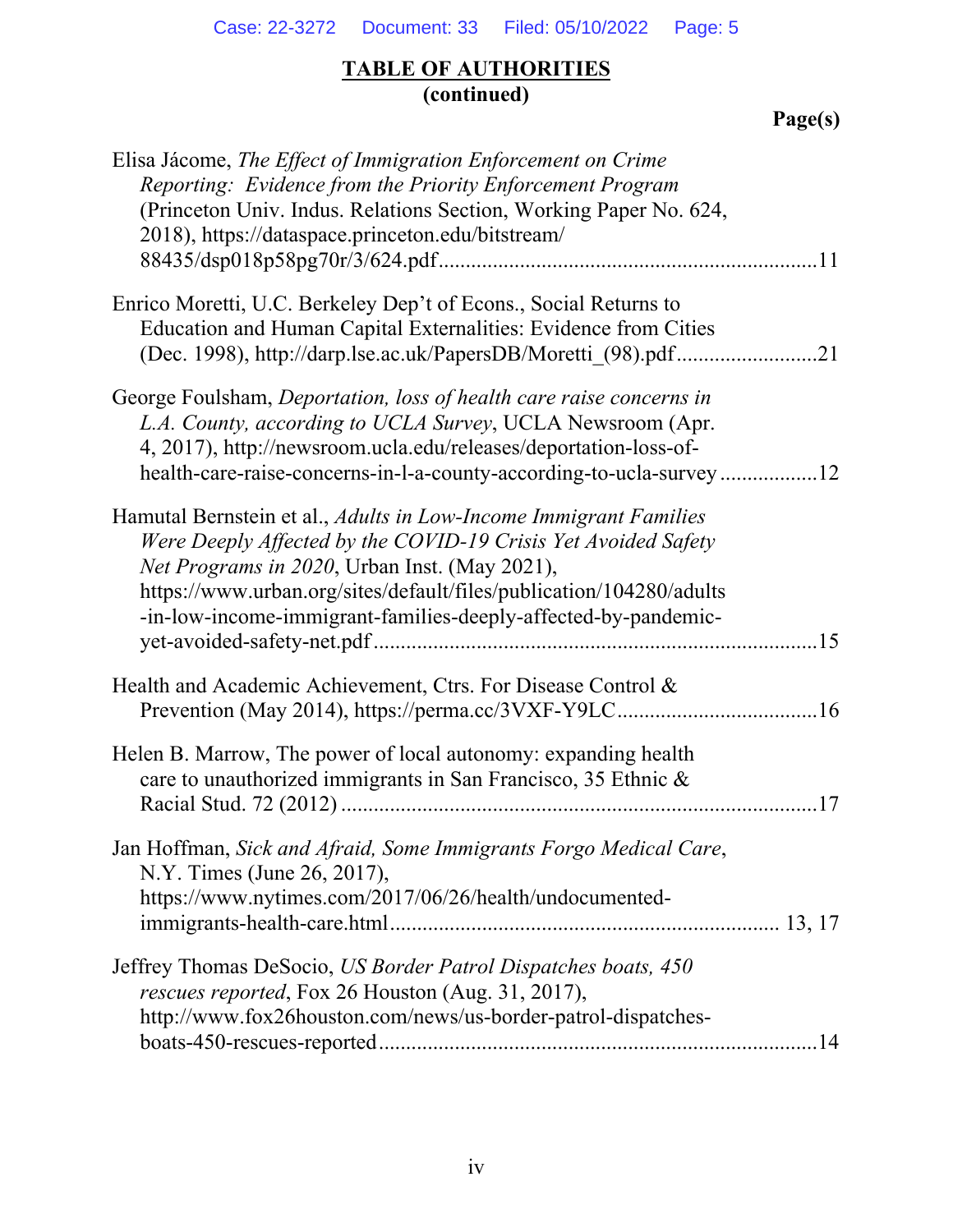## **TABLE OF AUTHORITIES (continued)**

| Jill Theresa Messing et al., Latinas' Perceptions of Law Enforcement:<br>Fear of Deportation, Crime Reporting, and Trust in the System, 30                                                                                                                       |  |
|------------------------------------------------------------------------------------------------------------------------------------------------------------------------------------------------------------------------------------------------------------------|--|
|                                                                                                                                                                                                                                                                  |  |
| Jonathan Rothwell, What Colleges Do for Local Economies: A Direct<br>Measure Based on Consumption, The Brookings Inst., (Nov. 17,<br>2015), https://www.brookings.edu/research/what-colleges-do-for-<br>local-economies-a-direct-measure-based-on-consumption/21 |  |
| Kaiser Family Found., Health Coverage of Immigrants (Apr. 6, 2022),                                                                                                                                                                                              |  |
| https://www.kff.org/disparities-policy/fact-sheet/health-coverage-                                                                                                                                                                                               |  |
| Karen Hacker et al., The impact of Immigration and Customs<br>Enforcement on immigrant health: Perceptions of immigrants in<br>Everett, Massachusetts, USA, 73 Soc. Sci. & Med. 586 (Aug.<br>2011), https://www.ncbi.nlm.nih.gov/pmc/articles/                   |  |
|                                                                                                                                                                                                                                                                  |  |
| Kathleen M. Roche et al., Impacts of Immigration Actions and News<br>and the Psychological Distress of U.S. Latino Parents Raising<br>Adolescents, 62 J. Adolescent Health 525 (Mar. 1, 2018) 11, 13                                                             |  |
| L.A. Cnty. Dep't of Children & Fam Servs., Parent Resources,                                                                                                                                                                                                     |  |
| L.A. County Sheriff Jim McDonnell's statement about Senate Bill 54<br>regarding immigration, The Signal (Sept. 16, 2017),                                                                                                                                        |  |
| Los Angeles, Ctr. for the Study of Immigrant Integration, USC<br>Dornsife Coll. of Letters, Arts & Scis., https://dornsife.usc.edu/                                                                                                                              |  |
| Luis H. Zayas & Laurie Cook Hefron, PhD, Disrupting Young Lives:<br>How Detention and Deportation Affect US-Born Children of<br>Immigrants, Am. Psychological Ass'n (Nov. 2016),<br>https://www.apa.org/pi/families/resources/newsletter/2016/11/dete            |  |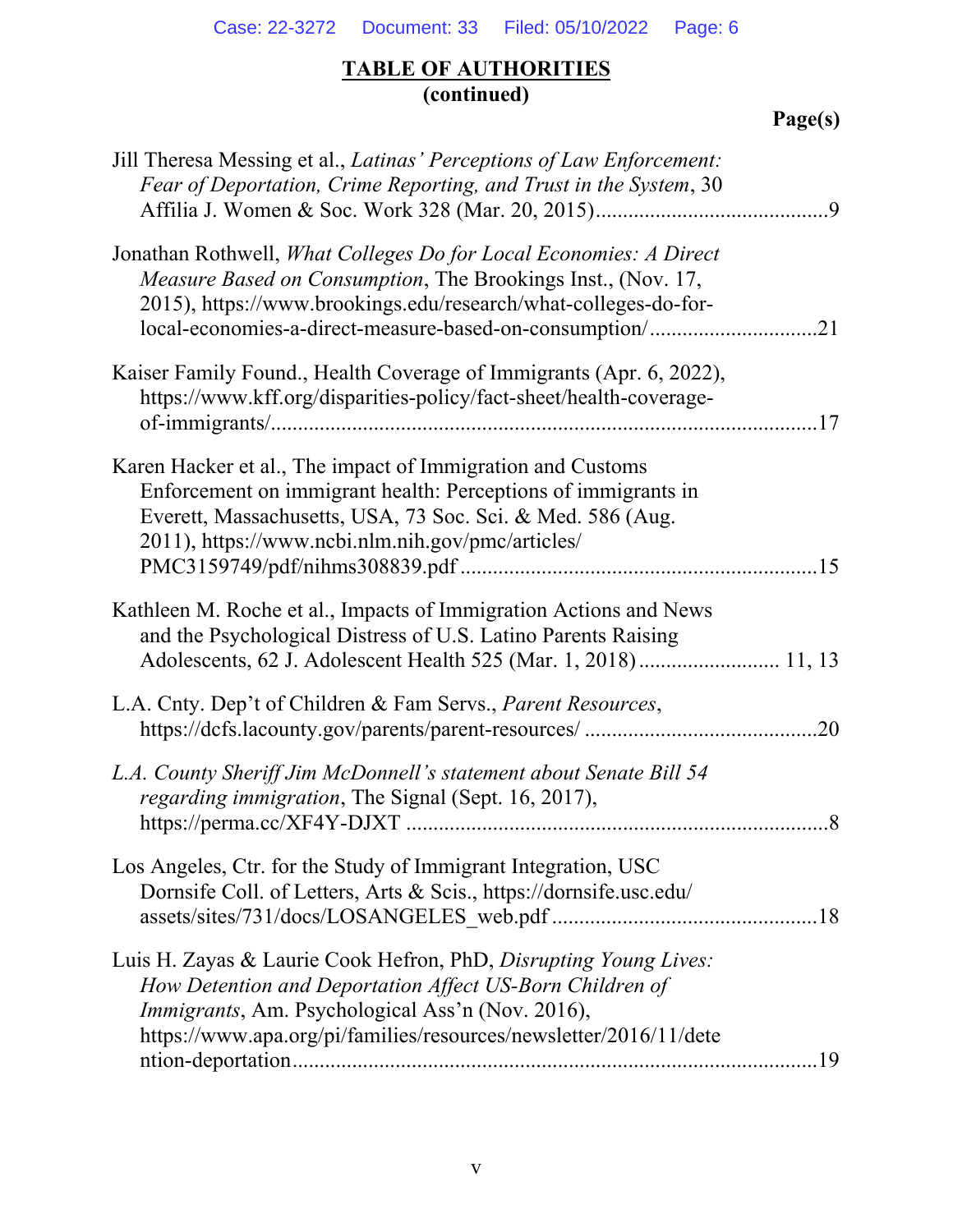# **TABLE OF AUTHORITIES (continued)**

|                                                                                                                                                                                                       | Page(s) |
|-------------------------------------------------------------------------------------------------------------------------------------------------------------------------------------------------------|---------|
| Margaret Edmunds & Molly Joel Coye, America's Children: Health<br>Insurance and Access to Care (1998),<br>https://www.ncbi.nlm.nih.gov/books/NBK230381/                                               |         |
| Michael Hiltzik, Column: A punitive Trump proposal stokes panic<br>among immigrants—even before it's official, L.A. Times (Aug. 24,<br>2018), https://www.latimes.com/business/hiltzik/la-fi-hiltzik- |         |
| Michael T. Light & Ty Miller, <i>Does Undocumented Immigration</i>                                                                                                                                    |         |
| Migration Policy Inst., <i>Profile of the Unauthorized Population: Los</i><br>Angeles County, CA,<br>https://www.migrationpolicy.org/data/unauthorized-immigrant-                                     |         |
| Migration Policy Inst., <i>Profile of the Unauthorized Population: San</i><br>Francisco County, CA,<br>https://www.migrationpolicy.org/data/unauthorized-immigrant-                                   |         |
| New York City Office of Civil Justice, Annual Report (2019),<br>https://www1.nyc.gov/assets/hra/downloads/pdf/services/civiljustic                                                                    |         |
| Nik Theodore, Dep't of Urban Planning & Policy, Univ. of Ill. at Chi.,<br>Insecure Communities: Latino Perceptions of Police Involvement<br>in Immigration Enforcement (May 2013),                    |         |
| Rafael Bernal, Analysis: More than 10 million US citizens live with an<br>undocumented immigrant, The Hill (Sept. 10, 2021),<br>https://thehill.com/latino/571649-analysis-more-than-10-million-      |         |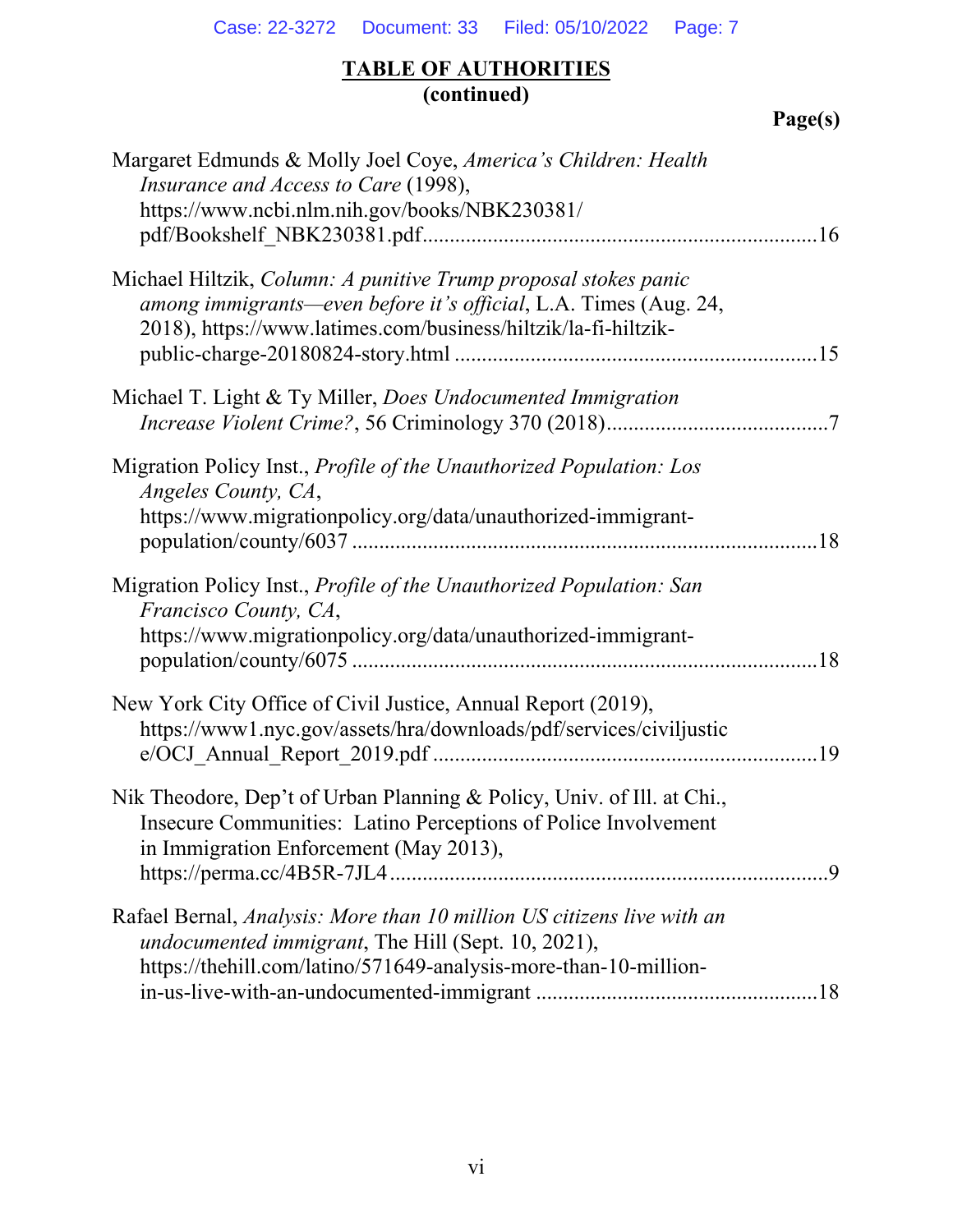# **TABLE OF AUTHORITIES (continued)**

**Page(s)**

| Rafaela Rodrigues et al., Nat'l Immigrant Women's Advocacy<br>Project, Promoting Access to Justice for Immigrant and Limited<br>English Proficient Crime Victims in an Age of Increased<br>Immigration Enforcement: Initial Report from a 2017 National<br>Survey (2018), https://niwaplibrary.wcl.american.edu/wp-<br>content/uploads/Immigrant-Access-to-Justice-National-Report.pdf 10, 11 |     |
|-----------------------------------------------------------------------------------------------------------------------------------------------------------------------------------------------------------------------------------------------------------------------------------------------------------------------------------------------------------------------------------------------|-----|
| Randy Capps et al., Migration Policy Inst., Delegation and<br>Divergence: A Study of 287(g) State and Local Immigration                                                                                                                                                                                                                                                                       |     |
| San Francisco, Ctr. for the Study of Immigrant Integration, USC<br>Dornsife Coll. of Letters, Arts & Scis., https://dornsife.usc.edu/                                                                                                                                                                                                                                                         |     |
| Sophia Koropeckyj et al., The Economic Impact of Increasing College<br>Completion (2017), https://www.amacad.org/sites/default/files/<br>publication/downloads/CFUE Economic-Impact.pdf  20, 21                                                                                                                                                                                               |     |
| Sophie Collyer et al., Poverty Tracker, Vulnerabilities and Service<br>Needs of Single-Parent Households in New York City,<br>https://www.robinhood.org/wp-<br>content/themes/robinhood/images/poverty-                                                                                                                                                                                       | .20 |
| Steven Asch et al., Does Fear of Immigration Authorities Deter<br>Tuberculosis Patients from Seeking Care?, 161 W. J. Med. 373<br>(Oct. 1994), https://www.ncbi.nlm.nih.gov/pmc/                                                                                                                                                                                                              |     |
| Tara Watson, Inside the Refrigerator: Immigration Enforcement and<br>Chilling Effects in Medicaid Participation, 6 Am. Econ. J.: Econ.                                                                                                                                                                                                                                                        |     |
| Teresa A. Coughlin et al., Uncompensated Care for the Uninsured in<br>2013: A Detailed Examination, KFF (May 30, 2014),<br>https://www.kff.org/uninsured/report/uncompensated-care-for-the-                                                                                                                                                                                                   |     |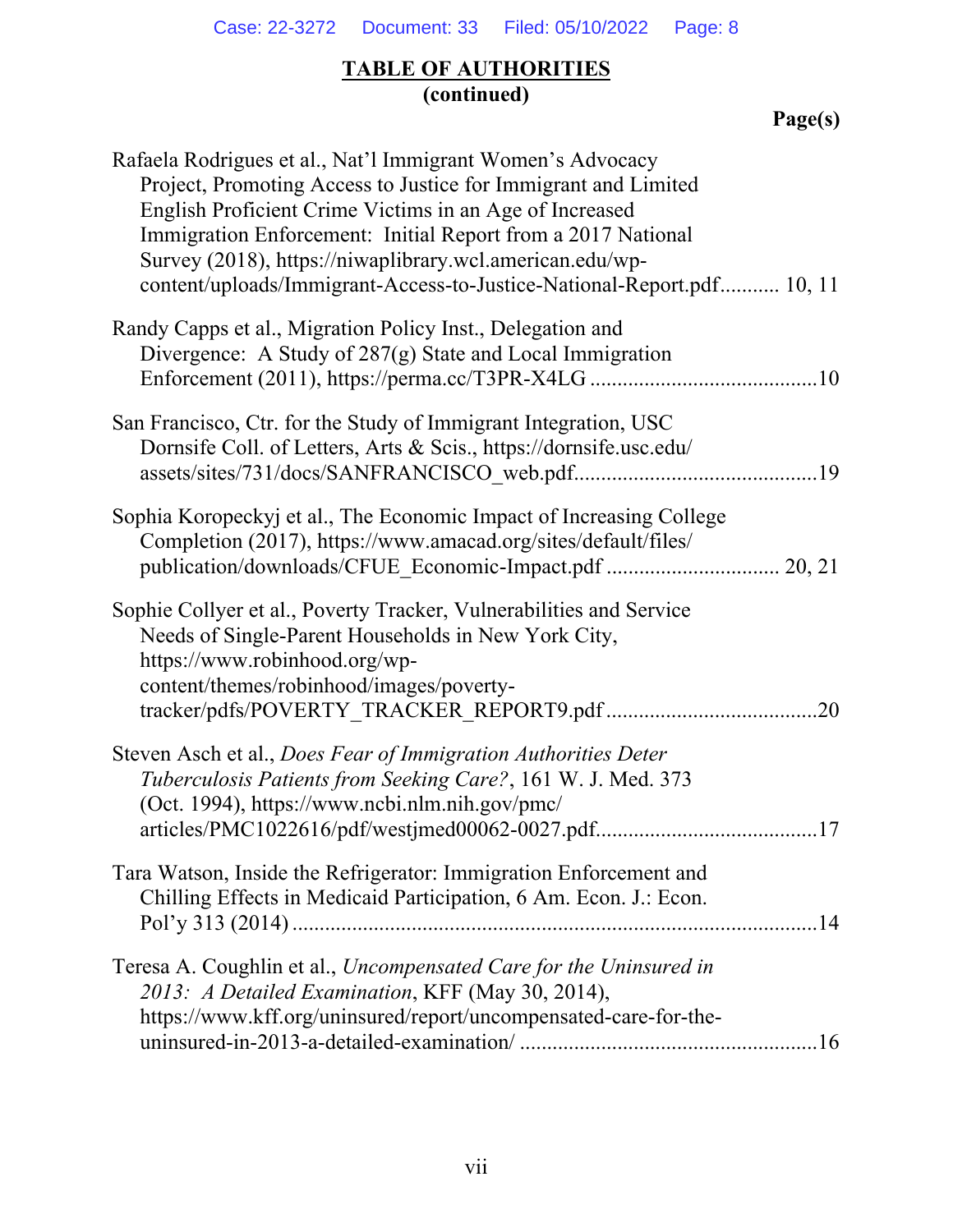# **TABLE OF AUTHORITIES (continued)**

| Teresa Wiltz, If Parents Get Deported, Who Gets Their Children? The<br>PEW Charitable Trs. (Oct. 25, 2018),<br>https://www.pewtrusts.org/en/research-and-<br>analysis/blogs/stateline/2018/10/25/if-parents-get-deported-who-<br>20 |
|-------------------------------------------------------------------------------------------------------------------------------------------------------------------------------------------------------------------------------------|
| Timothy Callaghan et al., BMC Health Servs. Research, Immigrant<br>Health Access in Texas: policy, rhetoric, and fear in the Trump era<br>(June 5, 2019), https://bmchealthservres.biomedcentral.com/                               |
| U.S. Dep't of Justice, Office of Cmty. Oriented Policing Servs., Final<br>Report of the President's Task Force on 21st Century Policing<br>(2015), https://cops.usdoj.gov/pdf/taskforce/                                            |
| <b>Rules</b>                                                                                                                                                                                                                        |
|                                                                                                                                                                                                                                     |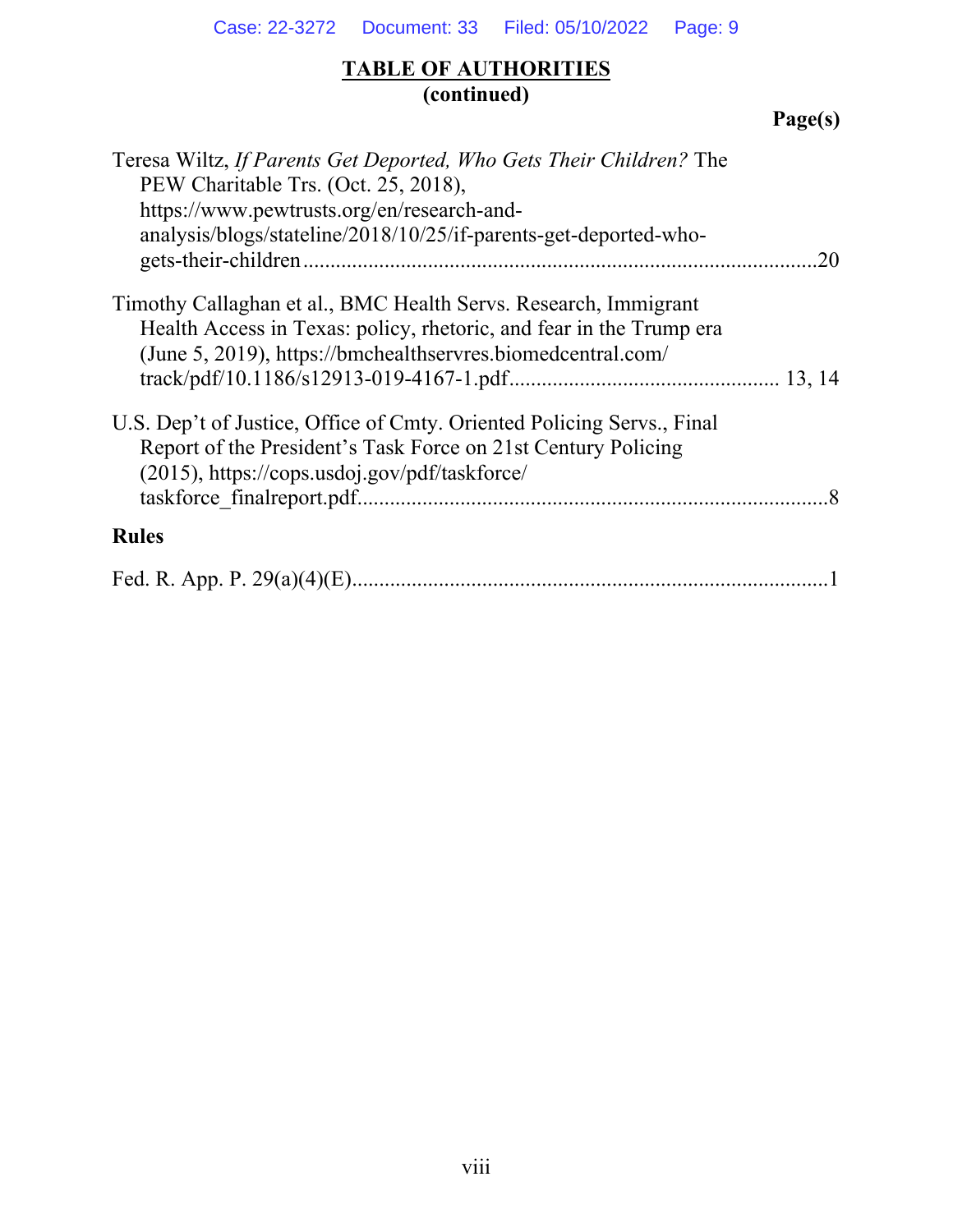# **INTEREST OF AMICI CURIAE<sup>1</sup>**

The County of Los Angeles, California, together with 17 other cities and counties from across the nation, submit this amicus brief in support of Defendants-Appellants (the Federal Government) and for reversal. Under longstanding precedent, the Federal Government has broad discretion to prioritize removal decisions. *See Reno v. Am.-Arab Anti-Discrimination Comm.*, 525 U.S. 471, 483- 84 (1999) (explaining that at "each stage" of the removal process, including "executing removal orders," the Federal Government "has discretion to abandon the endeavor"). This discretion is a deep-rooted tradition to account for immigrants' individual circumstances and is necessary in view of the Federal Government's limited resources for immigration enforcement.

Plaintiffs-Appellees (the States) seek to uproot that tradition. If the States have their say, longstanding historical removal discretion will be wrested from the Federal Government, which will be forced to take a more aggressive approach resulting in arbitrary removals. This change in policy and practice will cause more immigrants to fear removal and effect devastating safety and public health consequences in the communities in which those immigrants live.

<sup>&</sup>lt;sup>1</sup> All parties have consented to the filing of this brief. No party's counsel authored this brief in whole or in part, and no person or entity other than amici or their counsel made a monetary contribution intended to fund the preparation or submission of this brief. *See* Fed. R. App. P. 29(a)(4)(E).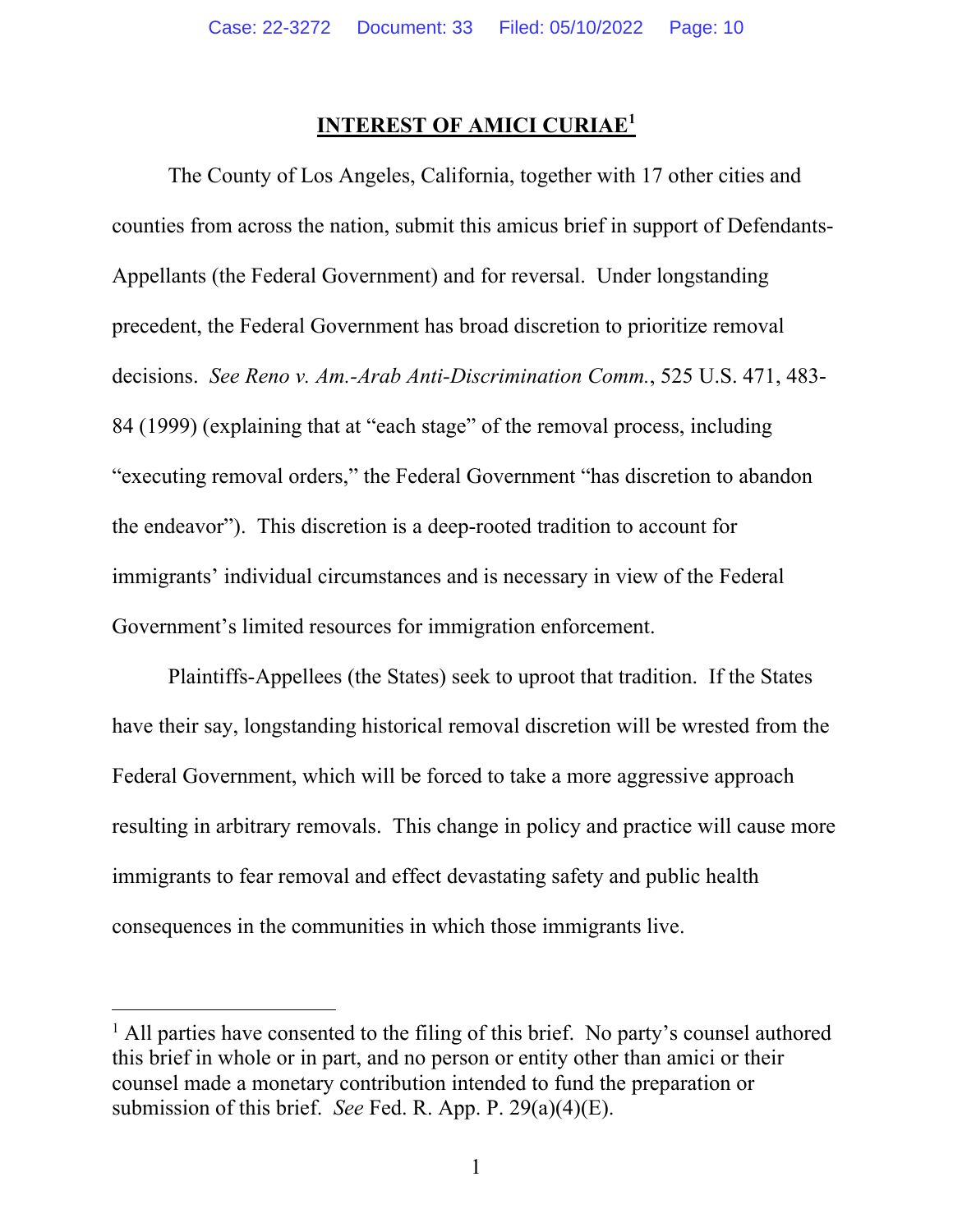Collectively, amici represent nearly 30 million people, including millions of residents who are immigrants or the children of immigrants. Amici have primary responsibility for promoting and protecting the health and welfare of their communities. *See, e.g.*, *Hillsborough Cnty. v. Automated Med. Labs., Inc.*, 471 U.S. 707, 719 (1985) (residents' health and safety are "primarily, and historically, a matter of local concern"). From schools to public utilities, from libraries and parks to social services, amici operate many of the basic governmental programs that sustain American communities. Amici provide local law enforcement. Amici operate healthcare services, like safety-net hospitals and emergency services, and are responsible for the public health. And amici provide resources to care for struggling families and children in the foster care system. In short, amici are the primary backstop for many of the interconnected, everyday needs of residents in communities across the United States.

Many of amici's residents are immigrants and the children of immigrants. These residents are integral threads in the social and economic fabric of amici's communities. Because the well-being of amici's immigrant residents is critical to the health and safety of cities and counties as a whole, amici understand the importance of protecting immigrant communities.

Amici therefore have a strong interest in the Federal Government retaining its historical discretion to prioritize removals, and in ensuring that law-abiding,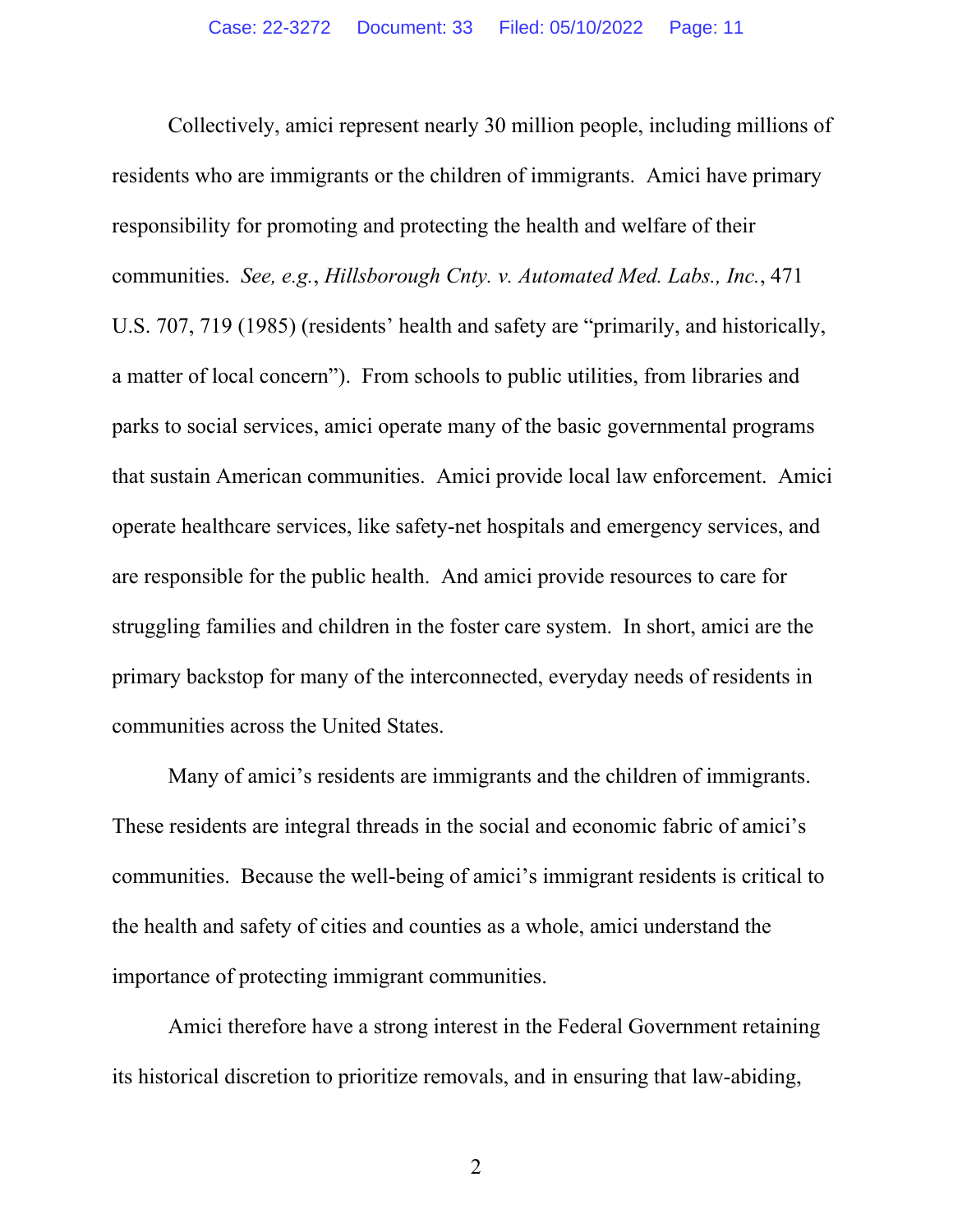productive immigrants in amici's communities are protected from an arbitrary, discretion-less removal policy that fails to account for individual circumstances. Without such discretion, the health and safety of amici's communities will suffer. All immigrants will have an increased fear of deportation, which will lead immigrants to cooperate less with local law enforcement and to seek health care less frequently, causing harm to all of amici's residents. More immigrant families will also suffer the trauma of family separation, and the negative effects of family separation will be felt acutely by the children left behind (including many U.S. citizen children living in mixed-status families) and by amici, who will bear the costs of dealing with these consequences.

The District Court's preliminary injunction order disregards these harms to amici. Further, that order rests on a fundamental legal error: The District Court's erroneous conclusion that the Department of Homeland Security's (DHS) September 30, 2021 Guidelines for the Enforcement of Civil Immigration Law (the guidance) is reviewable under the Administrative Procedure Act (APA). Under black letter administrative law—and as a panel of this Court recognized in staying the injunction pending appeal—the guidance is not final agency action and therefore is not reviewable under the APA.

For these reasons, amici respectfully request that the Court reverse.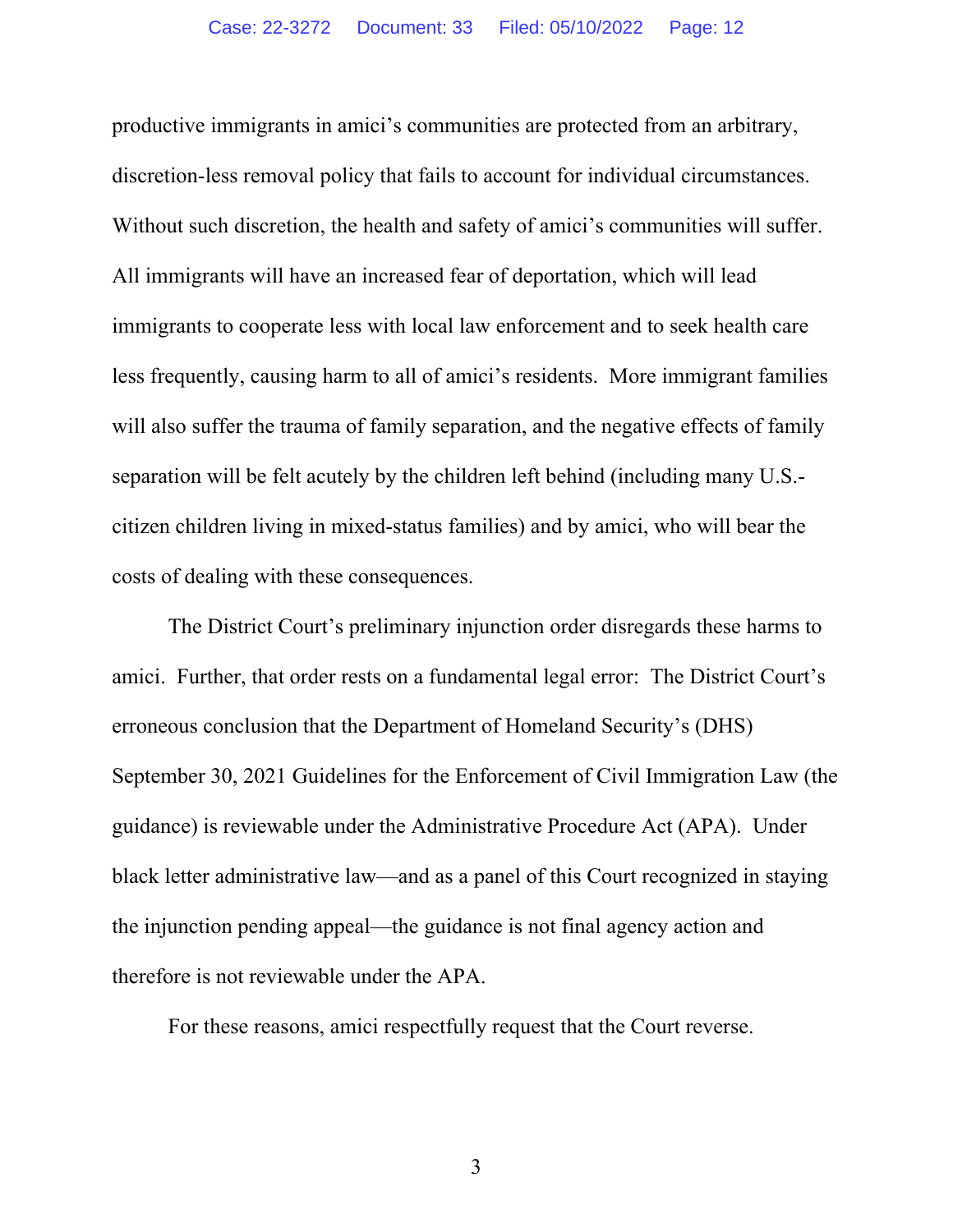#### **ARGUMENT**

The guidance is an outgrowth of the undeniable reality that the Federal Government has only finite resources to devote to immigration enforcement. In prioritizing for removal certain noncitizens who pose a threat to national security, public safety, or border security, the guidance reflects the Federal Government's sensible determination that its limited resources are best devoted to apprehending and removing noncitizens who threaten the safety of their communities and those around them. The guidance is intended to assist immigration officers in making individualized removal determinations; it expressly avoids "bright lines or categories" and instead instructs officers to consider the "individual and the totality of the facts and circumstances" when determining whether a particular noncitizen poses a threat. Guidance 3-4, R.1-1, Page ID #26-27. The District Court's nationwide injunction improperly forces the Federal Government to abandon commonsense priorities and robs immigration officers of their historical discretion to decide who to remove—making a working mother with no criminal history just as much a removal priority as a threat to national security or a violent felon.

That unprincipled approach to removals will harm the public health and safety of amici's communities. When deportation policies are aggressive, fear of deportation within immigrant communities increases; this causes immigrant communities to interact less with law enforcement and decreases public safety.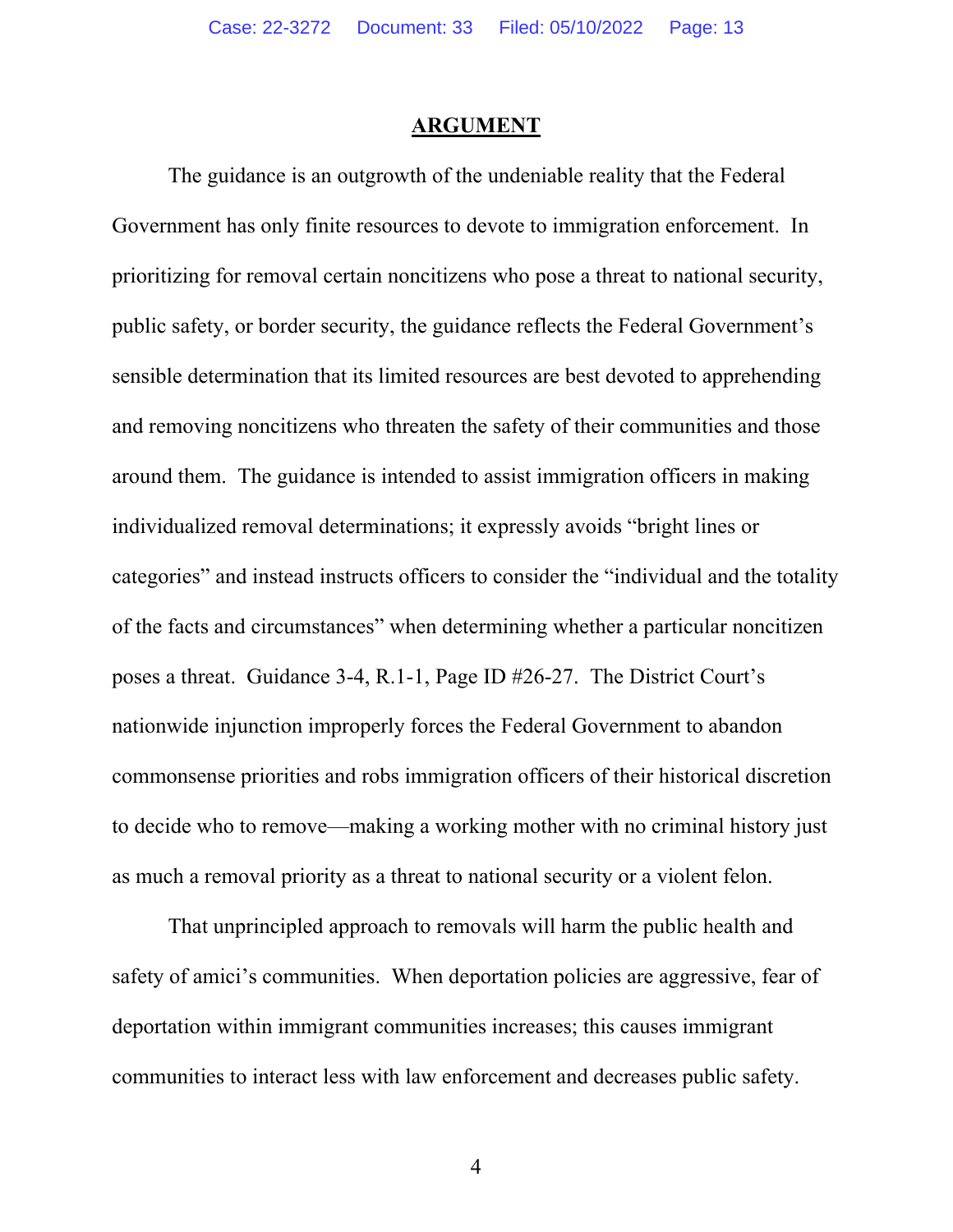Fear of removal also leads fewer immigrants to seek medical care; this, in turn, negatively affects the future prosperity and public health of amici's communities. And a removal policy that treats law-abiding individuals who work to support their families and contribute to their communities the same as persons suspected of terrorism or espionage risks needlessly separating productive families in amici's communities, including many mixed-status families with U.S.-citizen children. The negative effects of family separation are widespread and far-reaching: Children suffer emotional and physical consequences, and amici lose out on the prosperity that those children could have brought to their communities.

The District Court's injunction order not only disregards these harms to amici and threatens the future well-being of amici's communities, it also rested on a plain legal error. In finding the States were likely to succeed on the merits, the District Court incorrectly determined that the guidance is reviewable under the APA. But that conclusion cannot be squared with binding administrative caselaw. Indeed, as a panel of this Court recognized in granting a stay pending appeal, the States' lawsuit fails at the outset because the guidance is not reviewable final agency action. Stay Op. at 9-12. The guidance is not binding on immigration officers or anyone else; it merely sets forth factors to guide immigration officers' exercise of discretion in individual cases. The District Court's injunction order therefore should be reversed.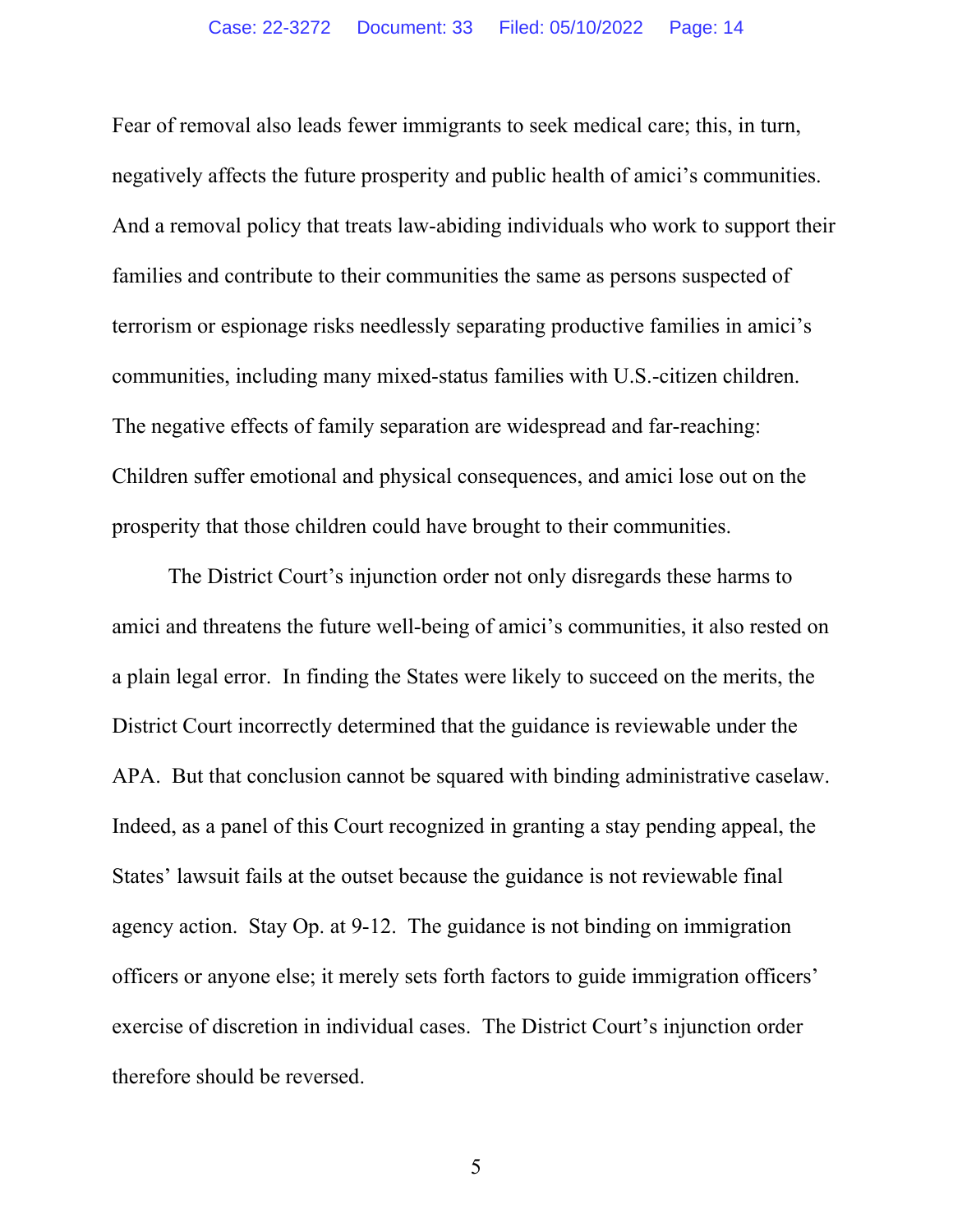# **I. POORLY PRIORITIZED AND AGGRESSIVE REMOVAL POLICY HARMS THE SAFETY OF AMICI'S COMMUNITIES BY ERODING TRUST IN LOCAL GOVERNMENT.**

The Federal Government has wisely determined that certain noncitizens should be prioritized for removal, primarily those who are a threat to national security, public safety, or border security. The States seek to eradicate the Federal Government's longstanding removal discretion and propose a senseless alternate reality in which DHS operates without any priorities or principles to guide removal decisions. Setting aside the fact that the Federal Government simply lacks the resources to remove every noncitizen technically subject to removal, eradicating the Federal Government's removal discretion to account for individual circumstances would be poor policy and have far-reaching consequences. An unprincipled, aggressive approach to removals would breed confusion and increase fear of deportation among law-abiding immigrants. This, in turn, would decrease immigrants' cooperation and engagement with police and harm amici's communities.

# **A. Immigrants make amici's communities safer.**

 Numerous studies have shown that undocumented immigrants help keep amici's communities safer. Undocumented immigrants, in general, have lower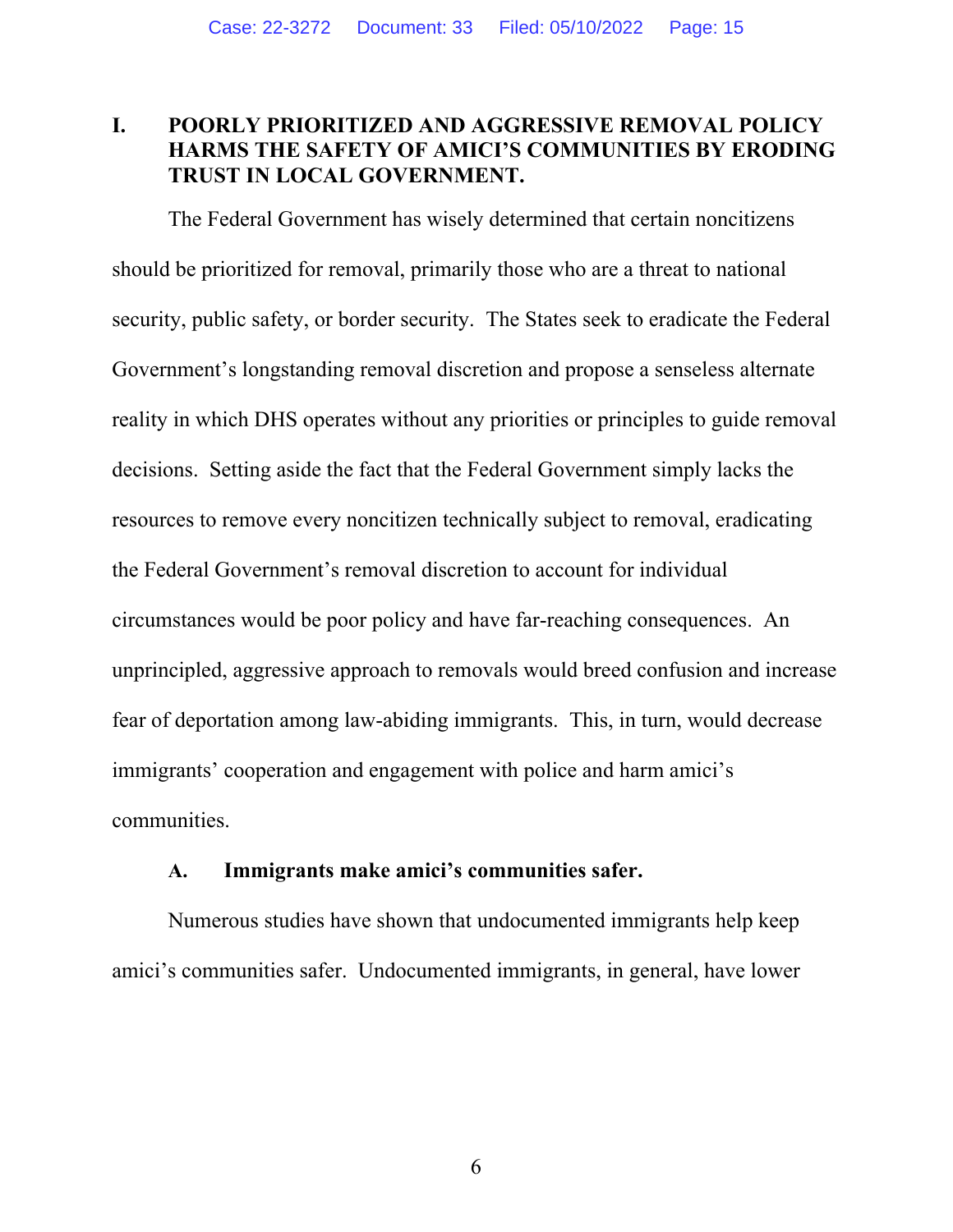conviction and arrest rates than U.S. citizens.<sup>2</sup> And there is no evidence that undocumented immigrants increase violent crime; rather, the relationship between undocumented immigration and violent crime is generally negative. $3$  One study found that even a substantial increase in deportations was not associated with a lessening of violent crime in communities.<sup>4</sup>

In contrast, focusing on removing all immigrants from communities, regardless of the threat posed by a particular individual, puts a strain on police resources. One study found that when deportations increase, local law enforcement agencies must devote a larger fraction of their total resources to deportation enforcement.<sup>5</sup> This, in turn, diverts local resources that otherwise would have been used for public safety.<sup>6</sup>

# **B. Fear of removal decreases immigrants' cooperation with police.**

Successful law enforcement requires a cooperative, trusting relationship

between the police and the communities they serve. A core tenet of law

4 Annie Laurie Hines & Giovanni Peri, Inst. of Labor Econ., Immigrants' Deportations, Local Crime and Police Effectiveness 14 (June 2019), https://ftp.iza.org/dp12413.pdf.

<sup>2</sup> Alex Nowrasteh, *Criminal Immigrants in Texas: Illegal Immigrant Conviction and Arrest Rates for Homicide, Sex Crimes, Larceny, and Other Crimes*, CATO Inst. (Feb. 26, 2018), https://www.cato.org/publications/immigration-researchpolicy-brief/criminal-immigrants-texas-illegal-immigrant#arrests.

<sup>3</sup> Michael T. Light & Ty Miller, *Does Undocumented Immigration Increase Violent Crime?*, 56 Criminology 370, 370 (2018).

<sup>5</sup> *Id.* at 17.

 $6$   $Id$ .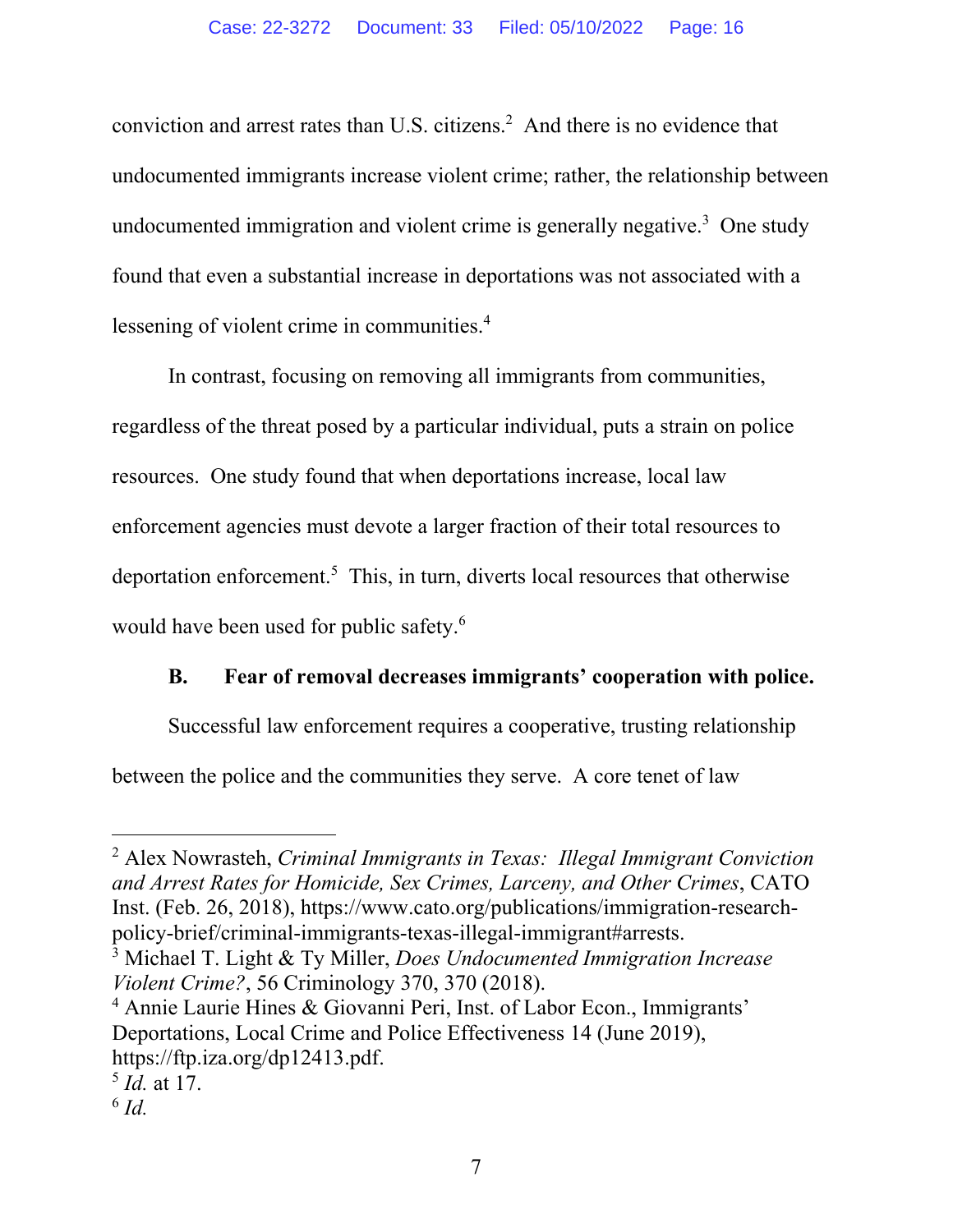enforcement is community policing, which strives for cooperation between police and neighborhood residents to reduce crime and promote public safety. $<sup>7</sup>$ </sup> Researchers and law enforcement officials agree: When immigrants fear deportation for themselves or those close to them, they are less likely to cooperate with police or report crime.<sup>8</sup>

 Eliminating the Federal Government's discretion to prioritize removals of immigrants who pose a threat to national security, public safety, or border security will increase fear of deportation and erode immigrant communities' trust in local law enforcement. When fear of deportation increases, crime reporting decreases. One study found that, due to fears that law enforcement officers will ask about immigration status, 67% of undocumented individuals are less likely to offer information to law enforcement as a witness and 70% are less likely to contact law

<sup>7</sup> *See* U.S. Dep't of Justice, Office of Cmty. Oriented Policing Servs., Final Report of the President's Task Force on 21st Century Policing 3 (2015), https://cops.usdoj.gov/pdf/taskforce/taskforce\_finalreport.pdf.

<sup>&</sup>lt;sup>8</sup> Daniela Alulema & Jacquelyn Pavilon, Ctr. for Migration Studies, Immigrants' Use of New York City Programs, Services, and Benefits: Examining the Impact of Fear and Other Barriers to Access 38-39 (Jan. 2022), https://cmsny.org/wpcontent/uploads/2022/02/Immigrants-Use-of-New-York-City-Programs-Servicesand-Benefits-CMS-Report-013122-FINAL.pdf. As Los Angeles County's then-Sheriff put it: "Public safety is our mission. This requires that people come forward if they are a crime victim or be willing to come forth as a witness to a crime without fear of being deported. When I say that public trust is our currency, I mean it." *L.A. County Sheriff Jim McDonnell's statement about Senate Bill 54 regarding immigration*, The Signal (Sept. 16, 2017), https://perma.cc/XF4Y-DJXT.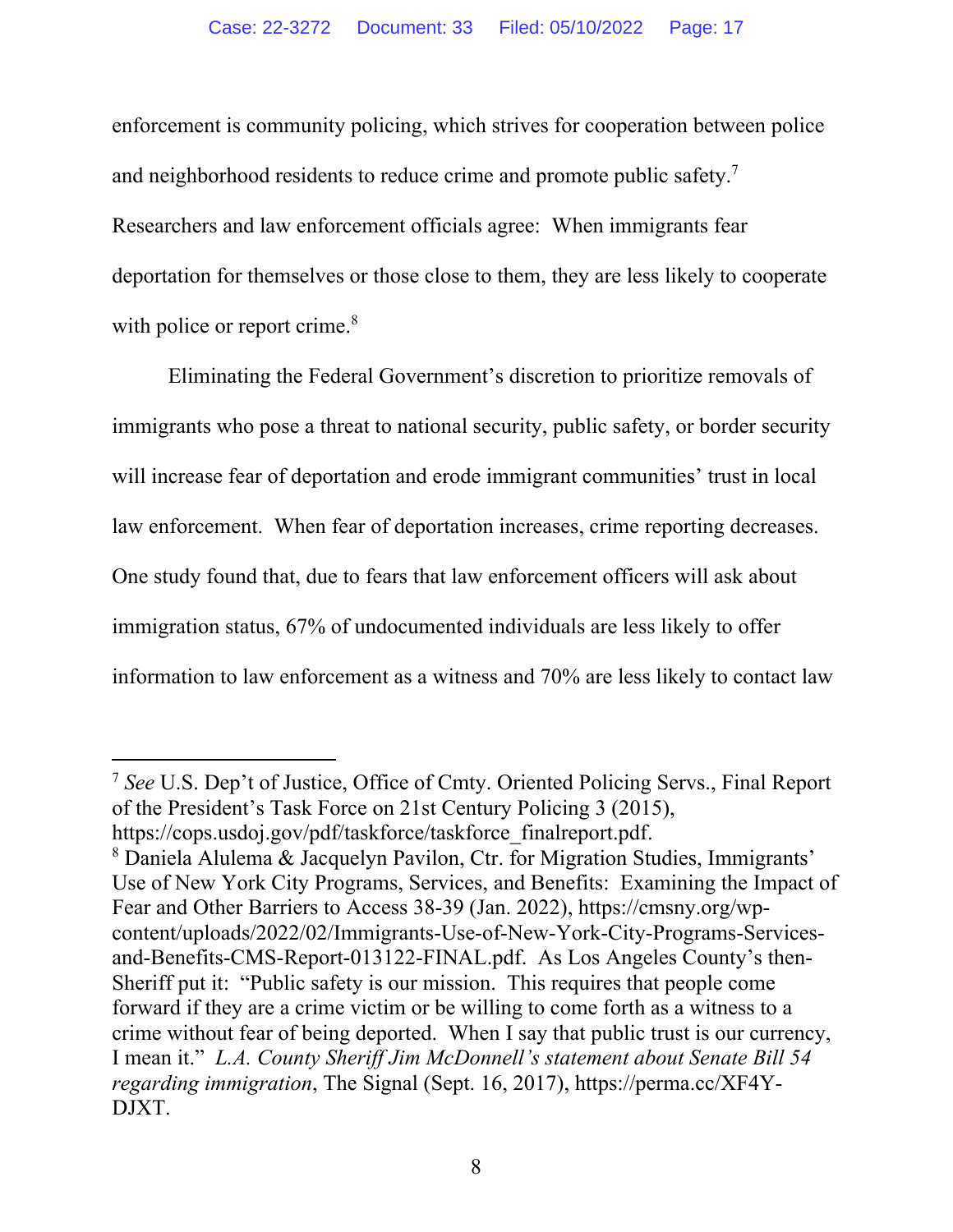enforcement even if they were victims of a crime. $9$  A recent survey of immigrants in New York City similarly found that many immigrants, documented and undocumented alike, avoid calling the police for fear of deportation.<sup>10</sup>

Similarly, a 2014 survey of Latino immigrants living in Arizona found that those with a greater fear of deportation for themselves, a family member, or a close friend had significantly less confidence that police officers and courts in their community would treat Latino immigrants fairly.<sup>11</sup> The danger for Latina women facing domestic abuse is particularly acute: An analysis of a 2008 nationwide survey of Latinas found that, regardless of immigration status, respondents who reported a greater fear of deportation for themselves, a family member, or a close friend were less likely to report being a victim of violent crime to the police.<sup>12</sup>

 The consequences of this fear permeate beyond unreported and unaddressed crimes. One study found that, in multiple counties, an increase in local-federal law enforcement cooperation resulted in immigrants venturing into public places less

<sup>&</sup>lt;sup>9</sup> Nik Theodore, Dep't of Urban Planning & Policy, Univ. of Ill. at Chi., Insecure Communities: Latino Perceptions of Police Involvement in Immigration Enforcement 5-6 (May 2013), https://perma.cc/4B5R-7JL4.

<sup>10</sup> Alulema & Pavilon, *supra* note 8 at 36-37.

<sup>11</sup> David Becerra, *Anti-immigration Policies and Fear of Deportation: A Human Rights Issue*, 1 J. Hum. Rts. & Soc. Work 109, 109, 112 (Aug. 17, 2016).

<sup>12</sup> Jill Theresa Messing et al., *Latinas' Perceptions of Law Enforcement: Fear of Deportation, Crime Reporting, and Trust in the System*, 30 Affilia J. Women & Soc. Work 328, 334 (Mar. 20, 2015).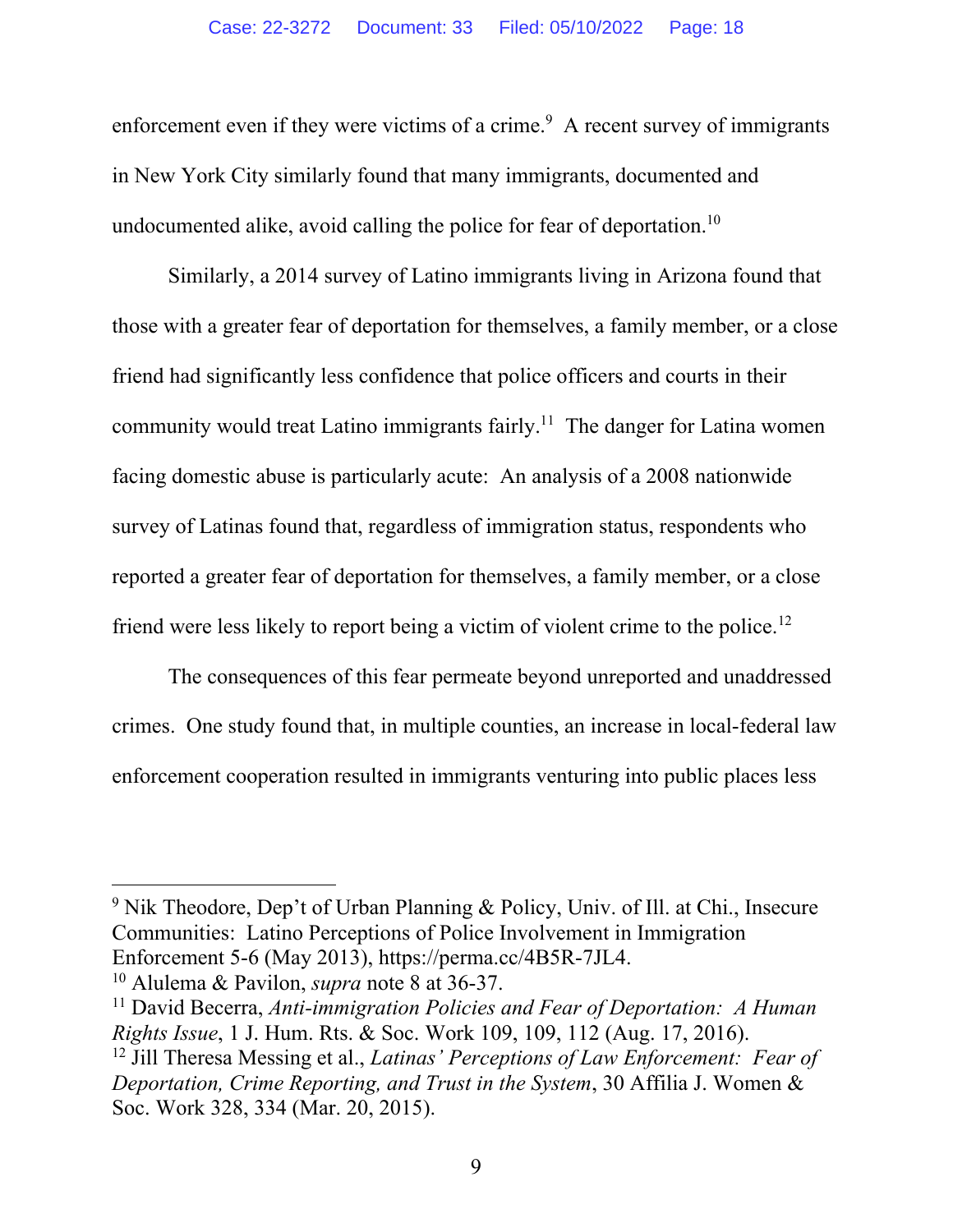frequently, interacting less with schools and other institutions, patronizing businesses less often, and changing their driving patterns.<sup>13</sup>

The on-the-ground experience of law enforcement officials is consistent with these findings. In 2017, law enforcement officials surveyed across 24 states reported that increased fear of immigration enforcement and immigration status concerns led to a decline in immigrant victims' willingness to cooperate in criminal prosecutions, as well as an increase in difficulty of investigating criminal cases because of immigrants' reluctance to cooperate.<sup>14</sup> In a survey conducted by the national Police Foundation, a majority of law enforcement personnel and public officials reported that aggressive immigration enforcement would decrease community trust of police (74% of those surveyed), decrease trust between community residents (70%), decrease reporting of crime victimization (85%), and decrease reporting of criminal activity  $(83\%)$ .<sup>15</sup>

<sup>&</sup>lt;sup>13</sup> Randy Capps et al., Migration Policy Inst., Delegation and Divergence: A Study of 287(g) State and Local Immigration Enforcement 43 (2011), https://perma.cc/T3PR-X4LG.

<sup>14</sup> *See* Rafaela Rodrigues et al., Nat'l Immigrant Women's Advocacy Project, Promoting Access to Justice for Immigrant and Limited English Proficient Crime Victims in an Age of Increased Immigration Enforcement: Initial Report from a 2017 National Survey 2, 50-51, 100 (2018),

https://niwaplibrary.wcl.american.edu/wp-content/uploads/Immigrant-Access-to-Justice-National-Report.pdf.

<sup>15</sup> Anita Khashu, Police Found., The Role of Local Police: Striking a Balance Between Immigration Enforcement and Civil Liberties 24 (Apr. 2009), https://www.policinginstitute.org/wp-content/uploads/2015/06/The-Role-of-Local-Police-Narrative.pdf.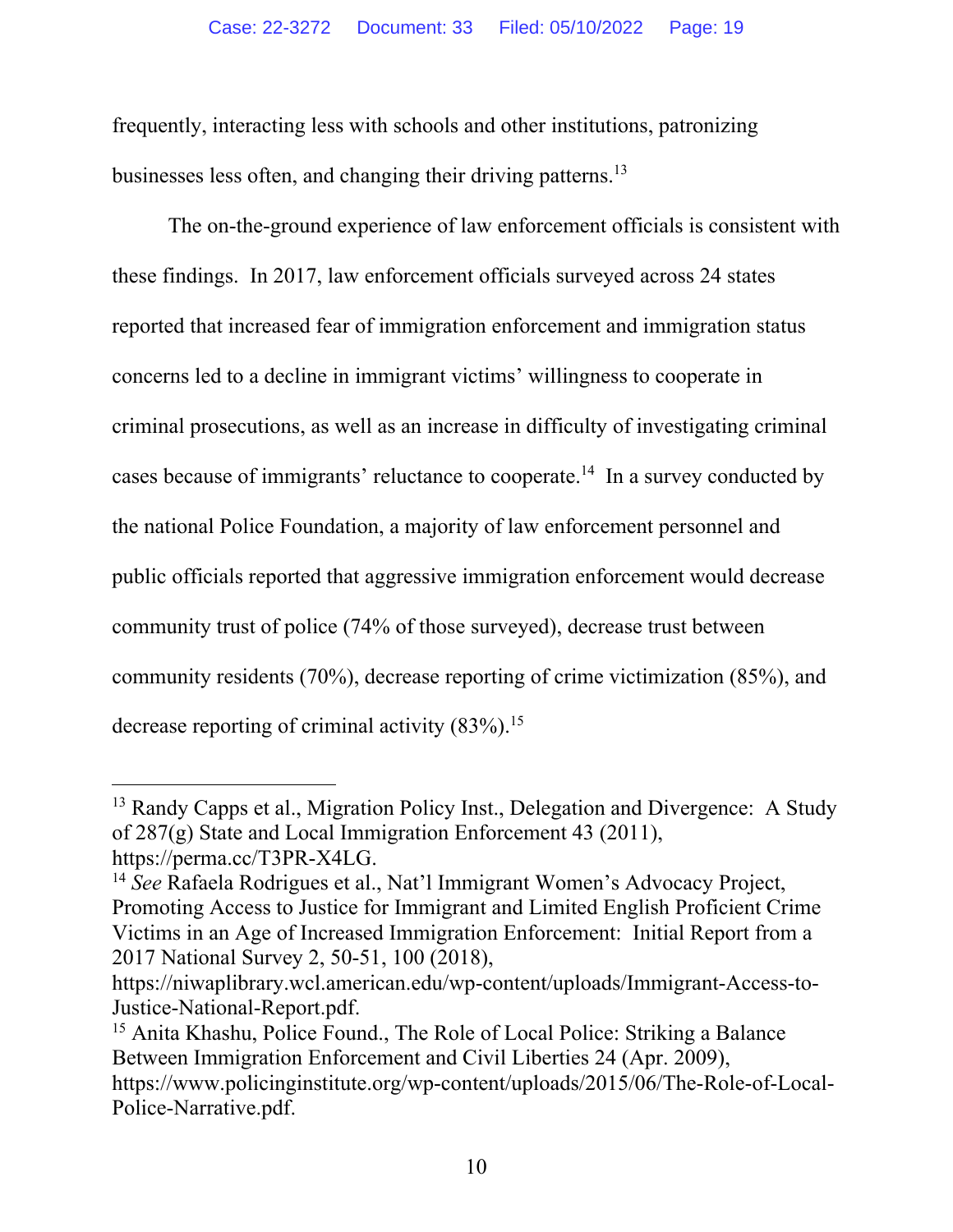The less immigrants cooperate and engage with police due to fear of deportation, the more crimes go unresolved, as immigrants are less likely to report crimes to which they are the victim or that they witness. For example, a 2017 survey of Latino immigrants in the mid-Atlantic found that, due to the immigration climate at the time, almost 40% of participants "very often" or "always" avoided contact with police and 47.6% warned their children to stay away from authorities.16 This type of environment harms public safety at large and affects all residents in the community. Indeed, one study found that when immigrant victims do not cooperate with law enforcement, it undercuts officer safety, community safety, victim safety, and the ability to hold perpetrators accountable.<sup>17</sup>

The inverse also has been shown to be true: Reducing fear of removal results in more cooperation with police. A study by Princeton University analyzed crime reporting rates in Dallas, Texas between 2013 and 2016 and found that crime reporting by Hispanic individuals increased by 10% after DHS limited its immigration enforcement priorities.<sup>18</sup>

<sup>&</sup>lt;sup>16</sup> Kathleen M. Roche et al., Impacts of Immigration Actions and News and the Psychological Distress of U.S. Latino Parents Raising Adolescents, 62 J. Adolescent Health 525 (Mar. 1, 2018).

<sup>17</sup> *See* Rodrigues, *supra* note 14 at 102-03.

<sup>18</sup> Elisa Jácome, *The Effect of Immigration Enforcement on Crime Reporting: Evidence from the Priority Enforcement Program* 1, 10, 13 (Princeton Univ. Indus. Relations Section, Working Paper No. 624, 2018),

https://dataspace.princeton.edu/bitstream/88435/dsp018p58pg70r/3/624.pdf.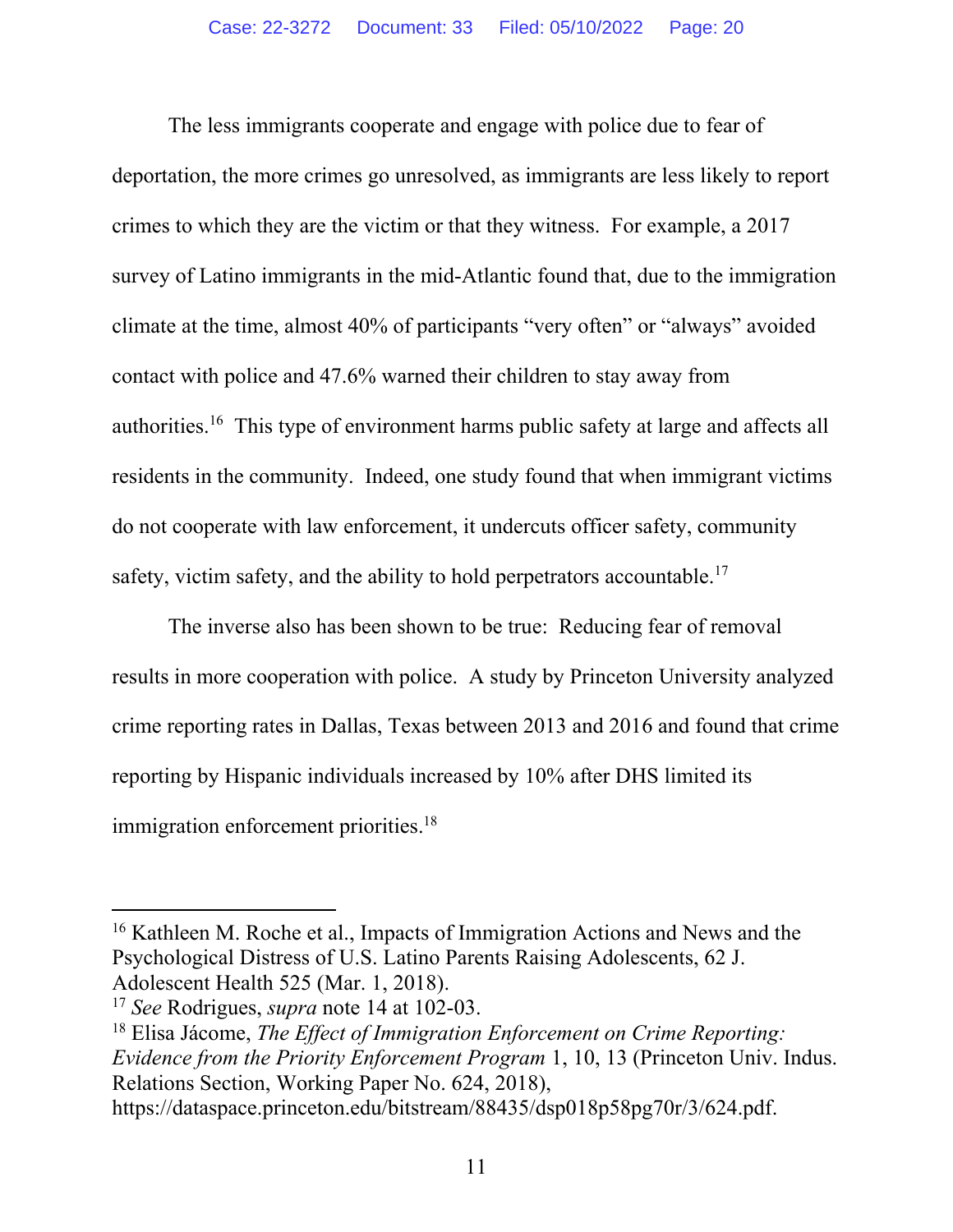# **II. INCREASED, UNPRIORITIZED REMOVALS WILL CAUSE IMMIGRANTS TO FORGO CRUCIAL HEALTHCARE SERVICES AND HARM AMICI'S PUBLIC HEALTH.**

Aggressive and arbitrary removal policies also worsen the public health of amici's communities. Fear of deportation causes immigrants to forgo crucial medical services, for both themselves and their U.S.-citizen family members and dependents. This outcome undermines amici's public health policies, which rely on all residents, regardless of immigration status, receiving and benefiting from preventative health care. Especially in communities where immigrants make up so many of amici's residents, like in Los Angeles County, public health depends on immigrants trusting the healthcare system and their healthcare providers.

#### **A. Fear of deportation causes immigrants to forgo medical services.**

Immigrants and their U.S.-citizen family members and children forgo crucial medical services when they fear deportation. One study found that 80% of those who feared deportation for themselves, a friend, or a family member believed that the risk of deportation increased with enrollment in any kind of governmental health program.<sup>19</sup> Similarly, a 2017 survey of Latino immigrant populations found immigration-related concerns caused 39.4% of those surveyed to avoid medical

<sup>19</sup> George Foulsham, *Deportation, loss of health care raise concerns in L.A. County, according to UCLA Survey*, UCLA Newsroom (Apr. 4, 2017), http://newsroom.ucla.edu/releases/deportation-loss-of-health-care-raise-concernsin-l-a-county-according-to-ucla-survey.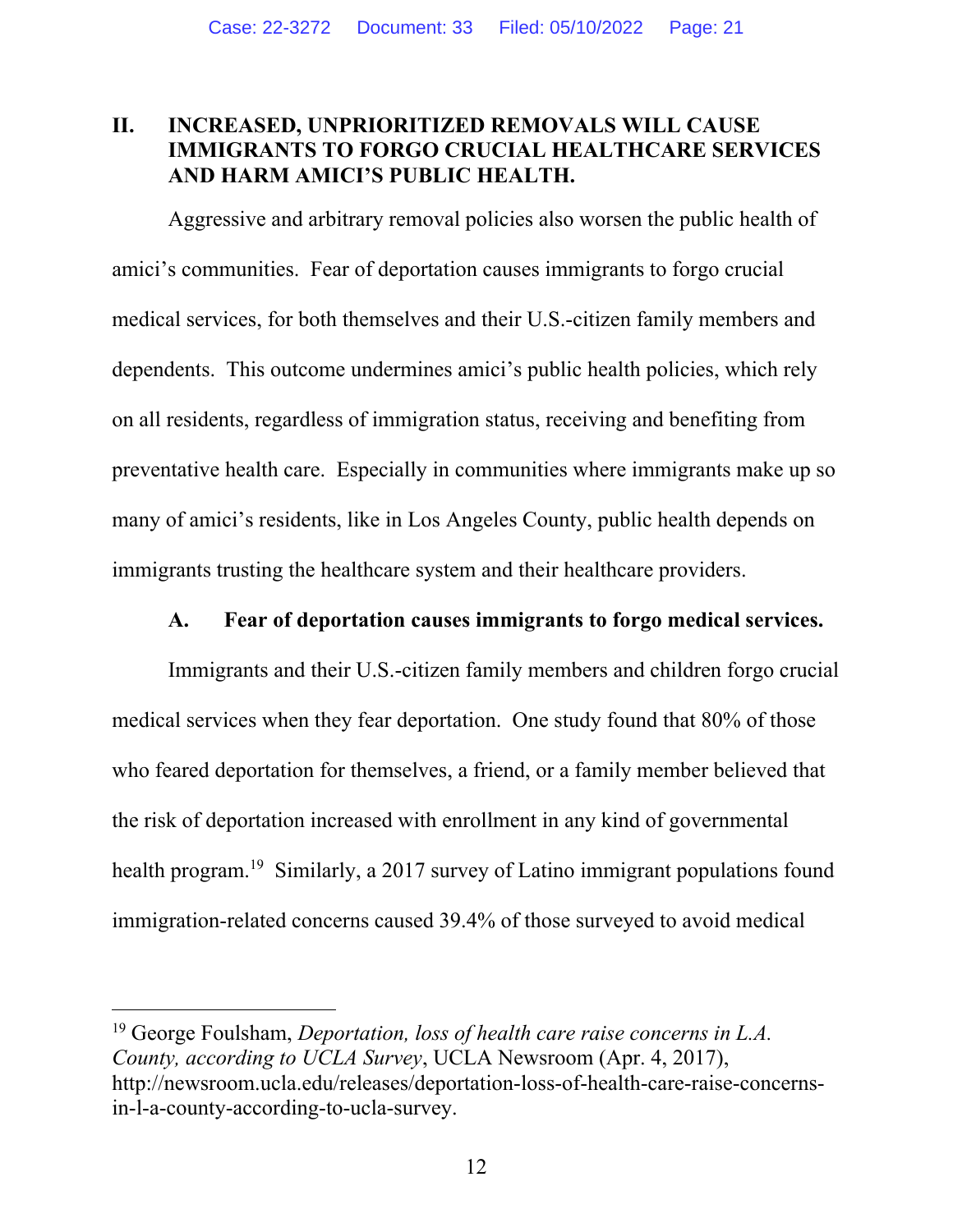care, police, and other services.<sup>20</sup> Fear of deportation thus makes it more likely that individuals will miss doctor's visits and avoid filling their prescriptions.<sup>21</sup> Compounding that problem, fear of deportation also has been associated with negative social, emotional, and mental health outcomes, such as social isolation, stress, anxiety, and depression.<sup>22</sup>

Amici are well aware of the ways that immigration-related fears negatively impact immigrants' healthcare access. For example, during former President Trump's presidency, a survey of 66 community health workers in Texas reported as one of the most consistent findings "the pervasive way that fear is limiting access to needed health care and social services for mixed status families."23 And in Houston, Texas, during the severe flooding that followed Hurricane Harvey in 2017, some immigrants avoided rescue services because Customs and Border

<sup>20</sup> Roche, *supra* note 16.

<sup>21</sup> *See* Jan Hoffman, *Sick and Afraid, Some Immigrants Forgo Medical Care*, N.Y. Times (June 26, 2017),

https://www.nytimes.com/2017/06/26/health/undocumented-immigrants-healthcare.html; Brianna Ehley et al., *Fearing Deportation, Immigrants Forgo Medical Care*, Politico (July 17, 2017),

https://www.politico.com/story/2017/07/17/deportation-fears-under-trump-haveimmigrants-forgoing-medical-care-240635.

<sup>22</sup> Becerra, *supra* note 11.

<sup>&</sup>lt;sup>23</sup> Timothy Callaghan et al., BMC Health Servs. Research, Immigrant Health Access in Texas: policy, rhetoric, and fear in the Trump era 3 (June 5, 2019), https://bmchealthservres.biomedcentral.com/track/pdf/10.1186/s12913-019-4167- 1.pdf.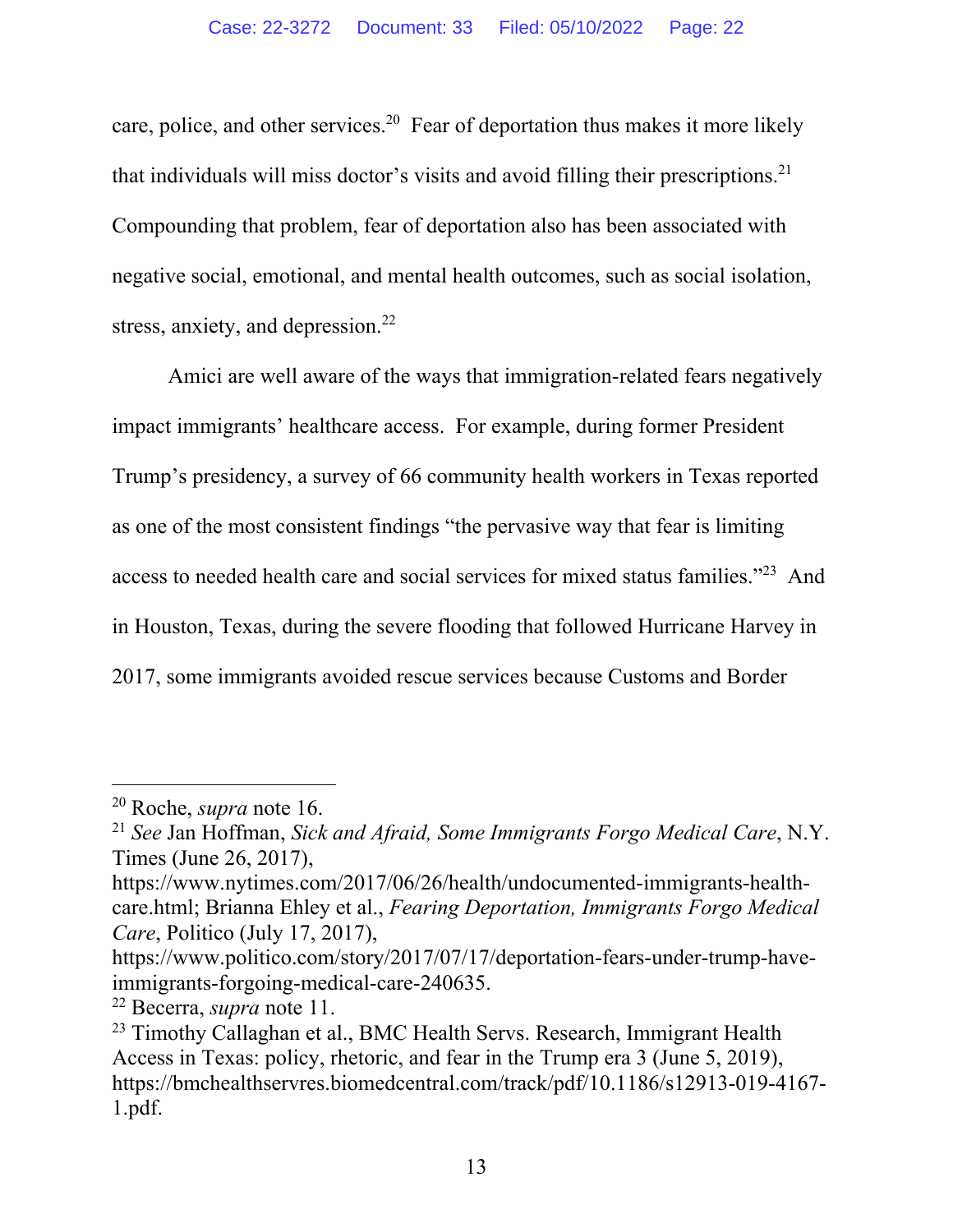Patrol boats were used in relief efforts.<sup>24</sup> More recently, a New York City survey spanning the change in presidential administration found that many immigrants avoided seeking hospital care or stopped treatment early for fear of deportation.25

Immigrants who fear deportation also avoid medical services for their vulnerable family members and dependents—even those who are U.S. citizens.26 For example, when the Public Charge Rule was in effect, in one school in Phoenix, Arizona, several families refused to get health care for their U.S.-citizen children due to fear of immigration consequences. The parents of a kindergartner who was born tongue-tied, a condition easily fixed with surgery, could not afford the corrective procedure on their own but were afraid to enroll their child in Medicaid. And a third-grader who was diagnosed with autism and struggles with speaking fell behind his classmates and did not receive occupational therapy because his parents were afraid to enroll him in public benefits.<sup>27</sup>

<sup>24</sup> *Id.*; *see also* Jeffrey Thomas DeSocio, *US Border Patrol Dispatches boats, 450 rescues reported*, Fox 26 Houston (Aug. 31, 2017), http://www.fox26houston.com/news/us-border-patrol-dispatches-boats-450 rescues-reported.

<sup>25</sup> Alulema & Pavilon, *supra* note 8 at 29-30.

<sup>26</sup> *See* Tara Watson, Inside the Refrigerator: Immigration Enforcement and Chilling Effects in Medicaid Participation, 6 Am. Econ. J.: Econ. Pol'y 313, 316 (2014) ("Enforcement could impact the willingness of undocumented parents to interact with public agencies even though their children are eligible for benefits.").

<sup>27</sup> Anthony Wallace et al., *Afraid of Assistance: Trump's Public Charge Rule Sends Chill Through Immigrant Community*, ASU Walter Cronkite Sch. Of Journalism & Mass Commc'n, https://cronkitezine.asu.edu/bootcamp19/publiccharge/index.php/public-charge-story/.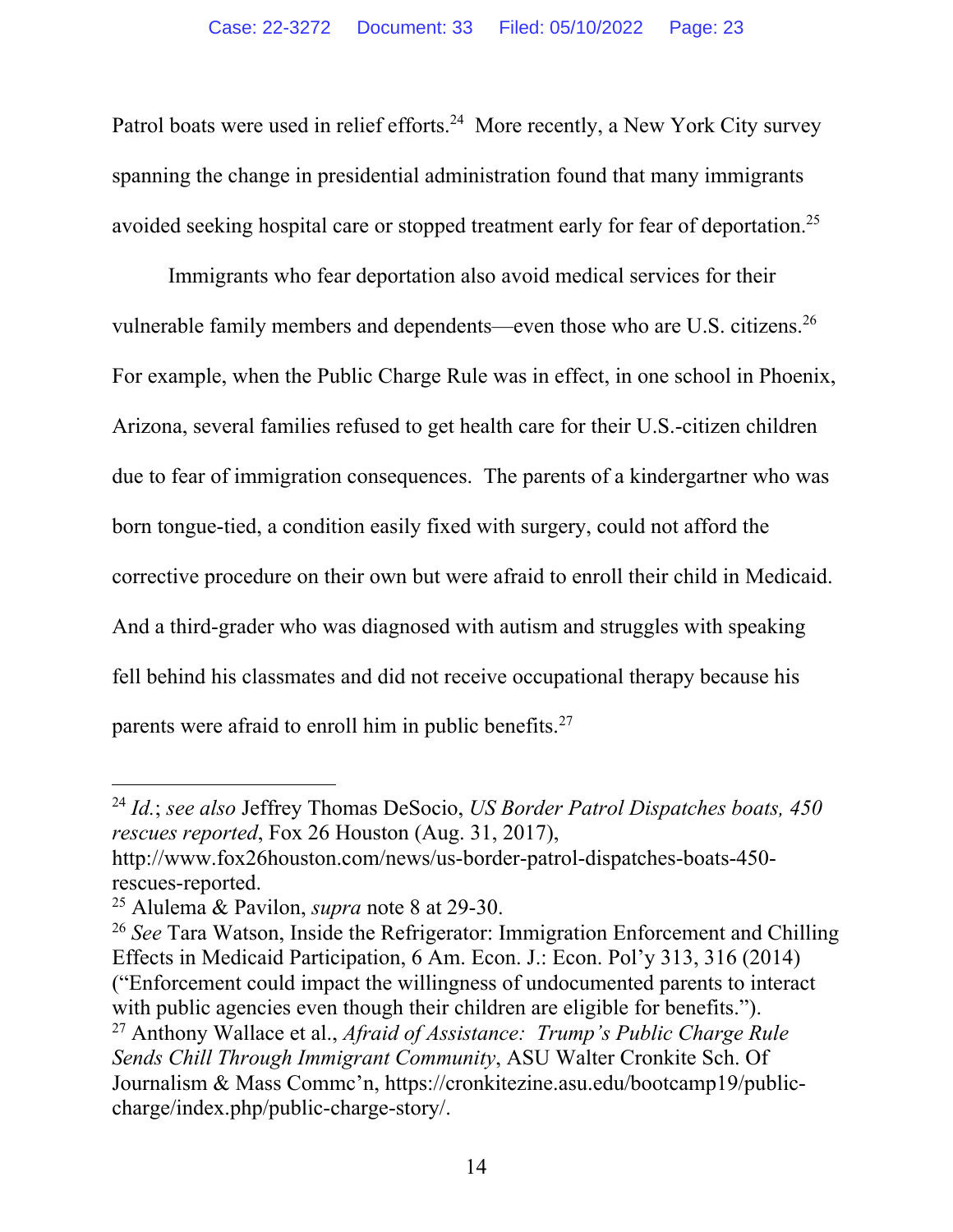# **B. When immigrants avoid medical services, it hampers amici's long-term success and harms amici's public health.**

The future success of amici's communities depends on the health and wellbeing of amici's residents. When immigrants avoid medical care due to fear of immigration consequences, they struggle longer with virulent illnesses than those who seek health care.<sup>28</sup> Left untreated, they also experience more debilitating and ultimately more costly—symptoms, especially among immigrants who suffer chronic diseases like diabetes and hypertension, which require regular care to be effectively managed.29

Aggressive immigration policies have historically caused immigrants to avoid enrolling in health insurance.<sup>30</sup> When immigrants give up healthcare coverage, the burden of providing medical care falls to local communities. Uninsured individuals who face serious medical problems rely on emergency care

https://www.ncbi.nlm.nih.gov/pmc/articles/PMC3159749/pdf/nihms308839.pdf. 29 Michael Hiltzik, *Column: A punitive Trump proposal stokes panic among immigrants—even before it's official*, L.A. Times (Aug. 24, 2018),

<sup>28</sup> *See* Karen Hacker et al., The impact of Immigration and Customs Enforcement on immigrant health: Perceptions of immigrants in Everett, Massachusetts, USA, 73 Soc. Sci. & Med. 586, 592 (Aug. 2011),

https://www.latimes.com/business/hiltzik/la-fi-hiltzik-public-charge-20180824 story.html.

<sup>30</sup> Hamutal Bernstein et al., *Adults in Low-Income Immigrant Families Were Deeply Affected by the COVID-19 Crisis Yet Avoided Safety Net Programs in 2020*, Urban Inst., 8-9 (May 2021),

https://www.urban.org/sites/default/files/publication/104280/adults-in-lowincome-immigrant-families-deeply-affected-by-pandemic-yet-avoided-safetynet.pdf.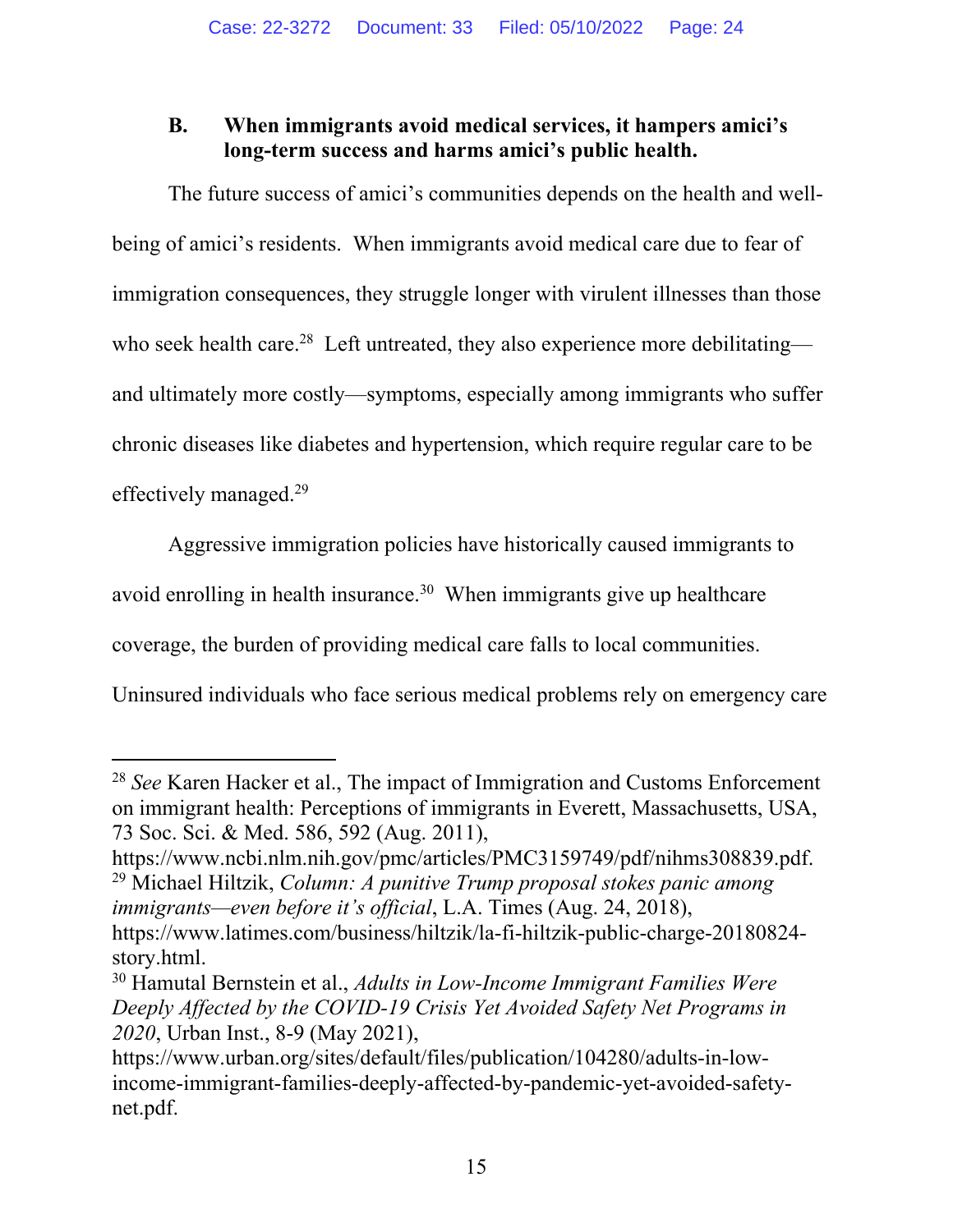provided through amici's safety net hospitals or emergency medical services.<sup>31</sup> The cost of this uncompensated care falls heavily on state and local governments one 2013 study found that state and local programs paid for almost \$20 billion in uncompensated care.32

For the children of immigrant families, many of whom are U.S. citizens, the consequences of avoiding health care are dire. Children who cannot access preventive health care are more likely to develop health conditions and face difficulties in school, creating real barriers to their educational and professional futures and directly undermining their ability to become financially independent.33 Something as simple as an ear infection, left untreated, can lead to hearing loss or deafness and impair a child's performance in school and ability to interact.<sup>34</sup> This, in turn, harms amici, who lose out on the contributions these children otherwise would bring to their communities.

<sup>31</sup> Teresa A. Coughlin et al., *Uncompensated Care for the Uninsured in 2013: A Detailed Examination*, KFF (May 30, 2014),

https://www.kff.org/uninsured/report/uncompensated-care-for-the-uninsured-in-2013-a-detailed-examination/.

<sup>32</sup> *Id.*

<sup>&</sup>lt;sup>33</sup> Health and Academic Achievement, Ctrs. For Disease Control & Prevention, 2-3 (May 2014), https://perma.cc/3VXF-Y9LC.

<sup>34</sup> Margaret Edmunds & Molly Joel Coye, *America's Children: Health Insurance and Access to Care* (1998), https://www.ncbi.nlm.nih.gov/books/NBK230381/ pdf/Bookshelf\_NBK230381.pdf.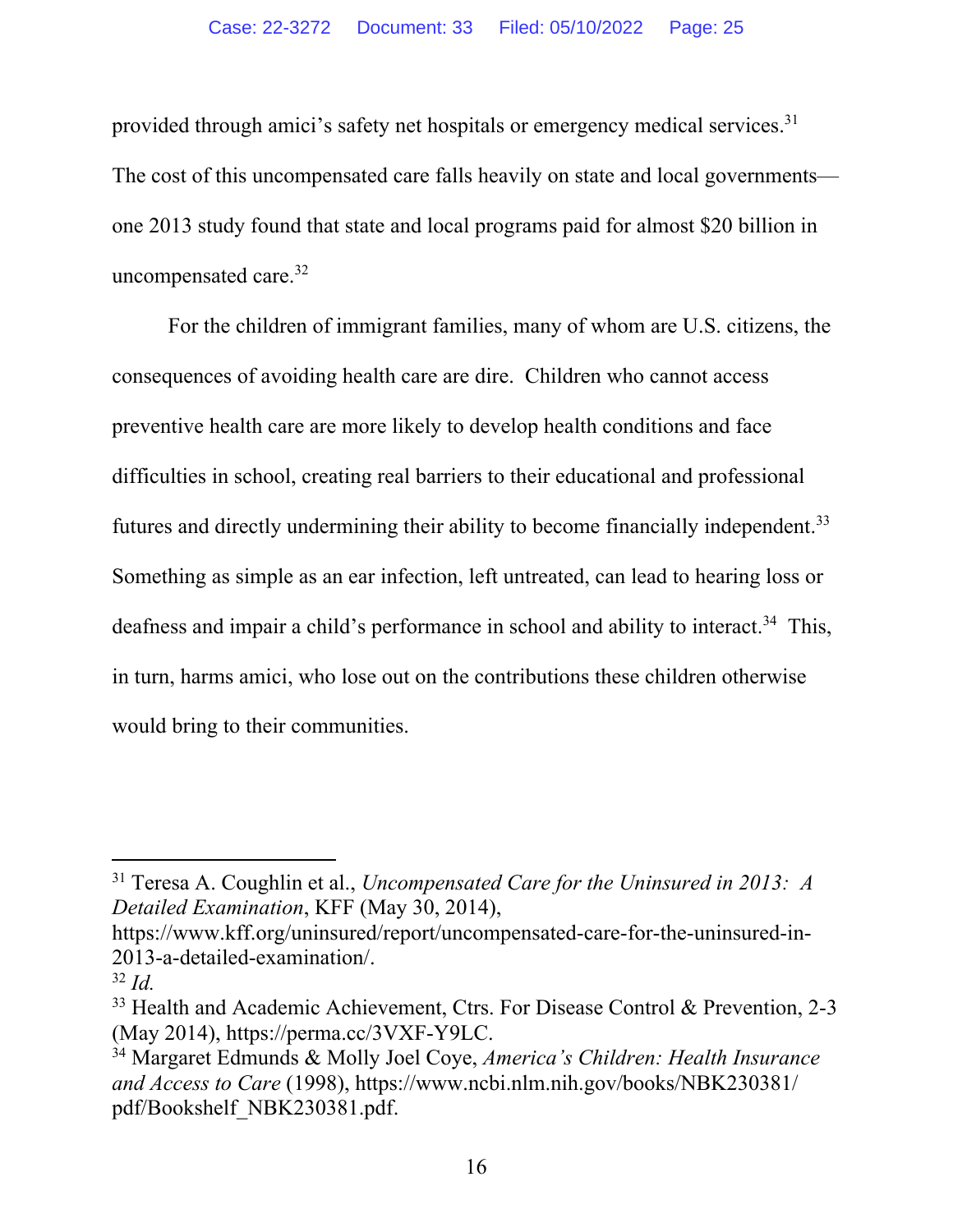Amici's efforts to maintain the public health also are undermined when immigrants avoid health care for communicable diseases.<sup>35</sup> In a study of New York City immigrants following the COVID-19 pandemic, several immigrants said they might avoid giving the names of undocumented persons to contact tracers.<sup>36</sup> As another example, when studying why tuberculosis patients delay getting treatment, researchers found that fear of immigration authorities was a closelyassociated factor, which in turn complicates public efforts to eradicate disease.37 Logically, communicable diseases are more likely to spread throughout the community when immigrants who contract the disease fear seeking health care.<sup>38</sup>

# **III. AMICI BEAR THE COST OF POORLY PRIORITIZED REMOVALS WHEN IMMIGRANT FAMILIES ARE TORN APART.**

The guidance wisely gives immigration officers discretion to consider the impact of removal on family members in the United States, such as the loss of a provider or caregiver, in deciding whether to remove certain prioritized

<sup>&</sup>lt;sup>35</sup> See Helen B. Marrow, The power of local autonomy: expanding health care to unauthorized immigrants in San Francisco, 35 Ethnic & Racial Stud. 72, 72 (2012); Kaiser Family Found., Health Coverage of Immigrants (Apr. 6, 2022), https://www.kff.org/disparities-policy/fact-sheet/health-coverage-of-immigrants/.

<sup>36</sup> Alulema & Pavilon, *supra* note 8 at 31.

<sup>37</sup> Steven Asch et al., *Does Fear of Immigration Authorities Deter Tuberculosis Patients from Seeking Care?*, 161 W. J. Med. 373, 376 (Oct. 1994), https://www.ncbi.nlm.nih.gov/pmc/articles/PMC1022616/pdf/westjmed00062- 0027.pdf.

<sup>38</sup> *See* Jan Hoffman, *Sick and Afraid, Some Immigrants Forgo Medical Care*, N.Y. Times (June 26, 2017), www.nytimes.com/2017/06/26/health/undocumentedimmigrants-health-care.html.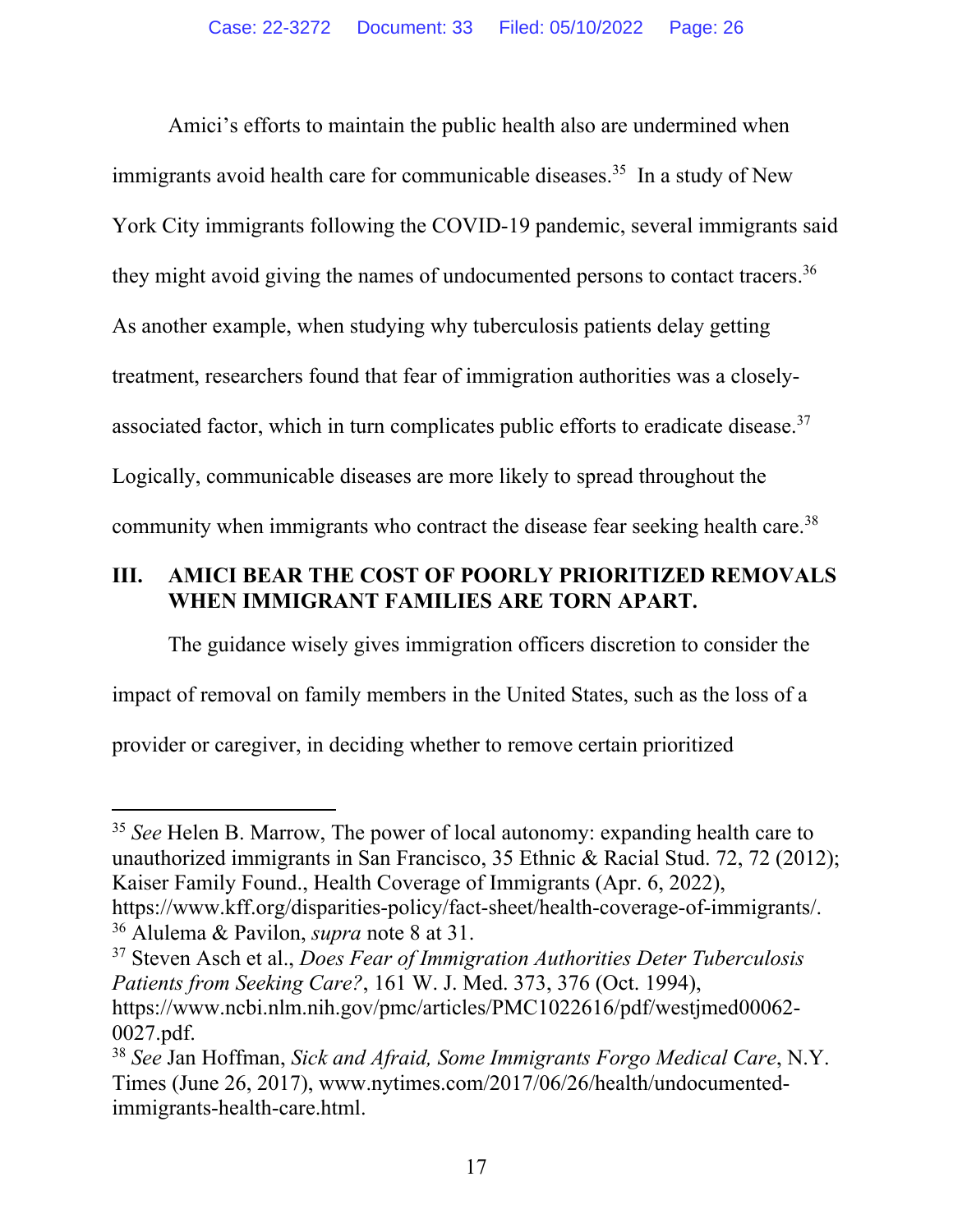noncitizens. Guidance 4, R.1-1, Page ID #27. This discretion reflects the Federal Government's understanding of the real consequences that removal may have on close family members, particularly children, including U.S.-citizen children of undocumented immigrants. Nationwide, 22 million people live in mixed-status households.<sup>39</sup> More than 10 million U.S. citizens share a home with an undocumented immigrant, and 4.9 million U.S. citizens are children who have at least one undocumented parent.<sup>40</sup> In Los Angeles County alone, 70% of the County's approximately 880,000 undocumented residents live with a U.S. citizen, and  $34\%$ —almost  $300,000$  people—live with a U.S.-citizen child.<sup>41</sup> In the City and County of San Francisco, there are approximately 46,000 undocumented people.42 Sixty percent of those who are undocumented live with a U.S. citizen,

39 Rafael Bernal, *Analysis: More than 10 million US citizens live with an undocumented immigrant*, The Hill (Sept. 10, 2021), https://thehill.com/latino/571649-analysis-more-than-10-million-in-us-live-withan-undocumented-immigrant. <sup>40</sup> *Id.* 

<sup>41</sup> Migration Policy Inst., *Profile of the Unauthorized Population: Los Angeles County, CA*, https://www.migrationpolicy.org/data/unauthorized-immigrantpopulation/county/6037; Los Angeles, Ctr. for the Study of Immigrant Integration, USC Dornsife Coll. of Letters, Arts & Scis.,

https://dornsife.usc.edu/assets/sites/731/docs/LOSANGELES\_web.pdf. 42 Migration Policy Inst., *Profile of the Unauthorized Population: San Francisco County, CA*, https://www.migrationpolicy.org/data/unauthorized-immigrantpopulation/county/6075.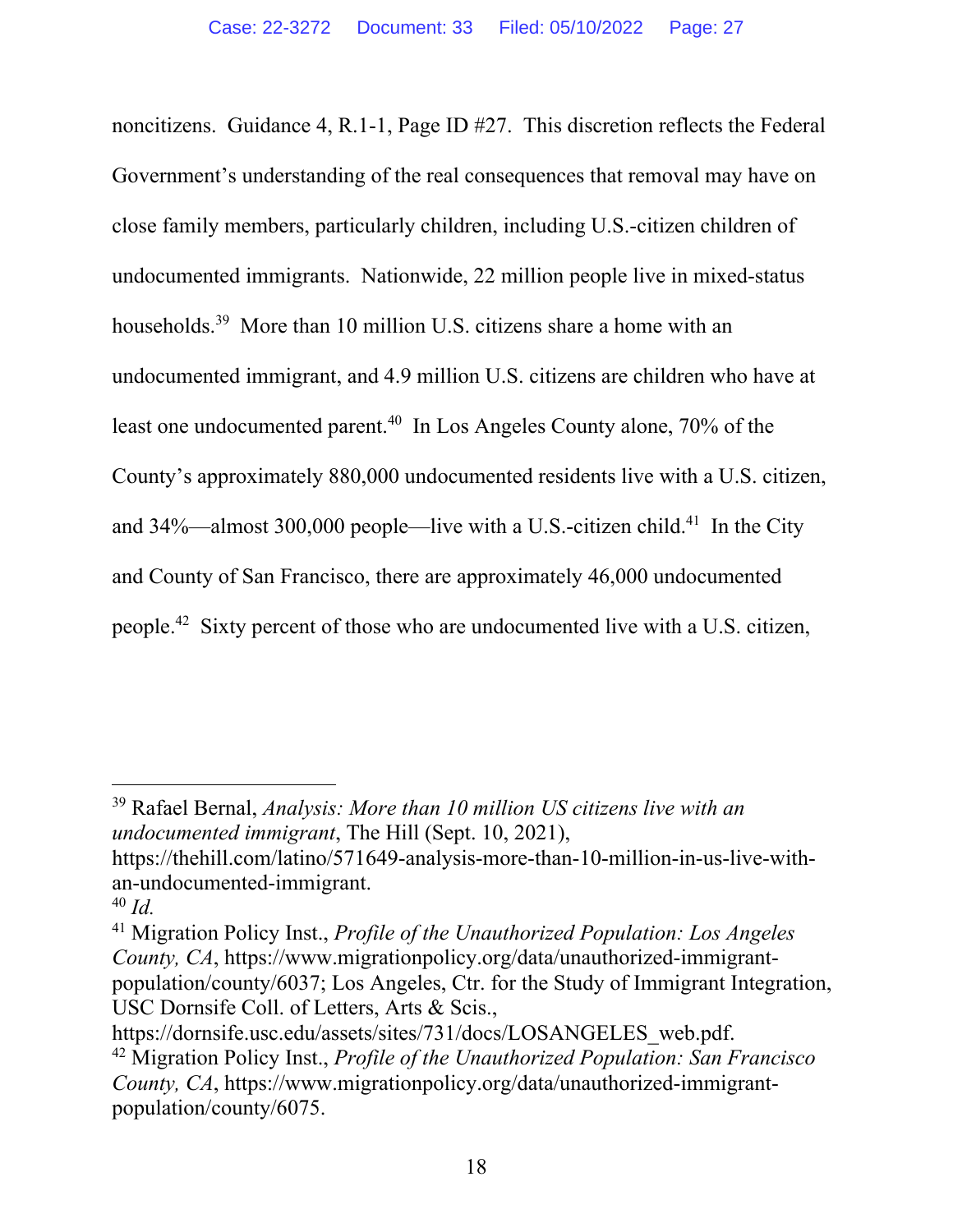and  $15\%$ —nearly 7,000 people—live with a U.S.-citizen child.<sup>43</sup> And in New York City, about 1,000,000 people live in a mixed-status home.<sup>44</sup>

Children in mixed-status families accumulate a psychological toll, living under the ever-present threat that a parent could be removed.<sup>45</sup> If parents in fact are removed from their families, children are even more likely to experience toxic stress; this negatively impacts brain development and can lead to the development of mental health conditions (such as depression and post-traumatic stress disorder) and physical ailments (like cancer, stroke, diabetes, and heart disease).<sup>46</sup>

When families are separated by removal of a parent, amici suffer because they must divert more resources to assist the children and family members left behind. Single-parent households are more likely to need help with affordable

<sup>43</sup> San Francisco, Ctr. for the Study of Immigrant Integration, USC Dornsife Coll. of Letters, Arts & Scis.,

https://dornsife.usc.edu/assets/sites/731/docs/SANFRANCISCO\_web.pdf.

<sup>44</sup> New York City Office of Civil Justice, Annual Report 13 (2019),

https://www1.nyc.gov/assets/hra/downloads/pdf/services/civiljustice/OCJ\_Annual Report 2019.pdf.

<sup>45</sup> Luis H. Zayas & Laurie Cook Hefron, PhD, *Disrupting Young Lives: How Detention and Deportation Affect US-Born Children of Immigrants*, Am. Psychological Ass'n (Nov. 2016),

https://www.apa.org/pi/families/resources/newsletter/2016/11/detentiondeportation.

<sup>46</sup> Am. Immigration Council, U.S. Citizen Children Impacted by Immigration Enforcement (Nov. 22, 2019),

https://www.americanimmigrationcouncil.org/sites/default/files/research/us\_citizen \_children\_impacted\_by\_immigration\_enforcement\_0.pdf.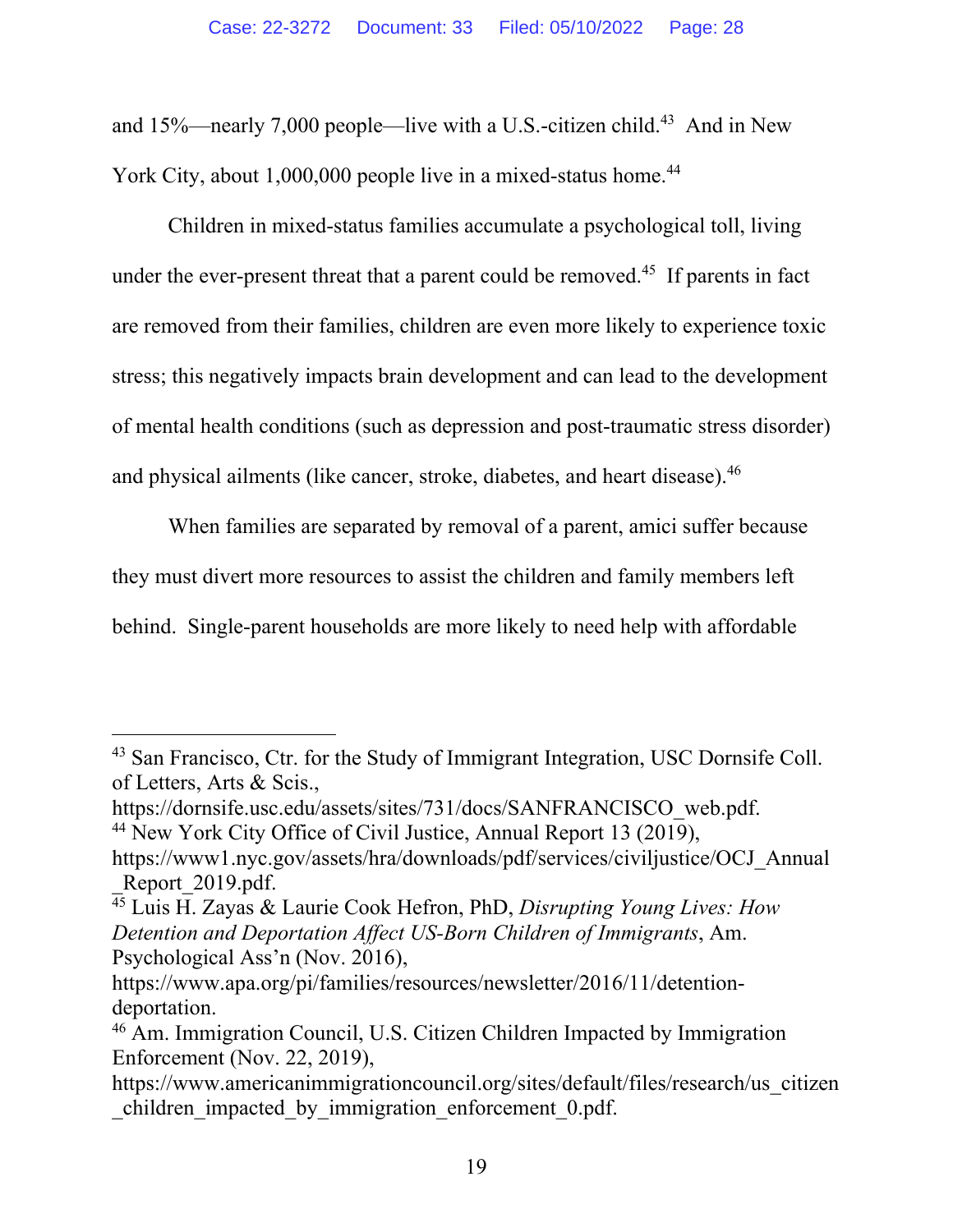housing and paying for food.<sup>47</sup> They also are more likely to seek out public benefits.48 The Department of Children and Family Services in Los Angeles County, for example, provides resources to help families and single parents with necessities, such as childcare and parenting resources.<sup>49</sup> Worse still, if both of a child's parents are removed, amici become responsible for the care of the child, who is forced to enter the foster care system.<sup>50</sup>

These are all immediate costs that fall disproportionately on local government. But family separation has long-term consequences for amici's prosperity, too. When children suffer the emotional and physical consequences of family separation, amici miss out on the prosperity that those children might otherwise bring. Studies show that poorer health and educational outcomes for children lead to reduced potential for future success.<sup>51</sup> By contrast, when children

<sup>&</sup>lt;sup>47</sup> Sophie Collyer et al., Poverty Tracker, Vulnerabilities and Service Needs of Single-Parent Households in New York City 9, https://www.robinhood.org/wpcontent/themes/robinhood/images/povertytracker/pdfs/POVERTY\_TRACKER\_REPORT9.pdf. <sup>48</sup>*Id.* 

<sup>49</sup> L.A. Cnty. Dep't of Children & Fam Servs., *Parent Resources*, https://dcfs.lacounty.gov/parents/parent-resources/.

<sup>50</sup> Teresa Wiltz, *If Parents Get Deported, Who Gets Their Children?* The PEW Charitable Trs. (Oct. 25, 2018), https://www.pewtrusts.org/en/research-andanalysis/blogs/stateline/2018/10/25/if-parents-get-deported-who-gets-theirchildren.

<sup>51</sup> Sophia Koropeckyj et al., The Economic Impact of Increasing College Completion 21 (2017),

https://www.amacad.org/sites/default/files/publication/downloads/CFUE\_Economi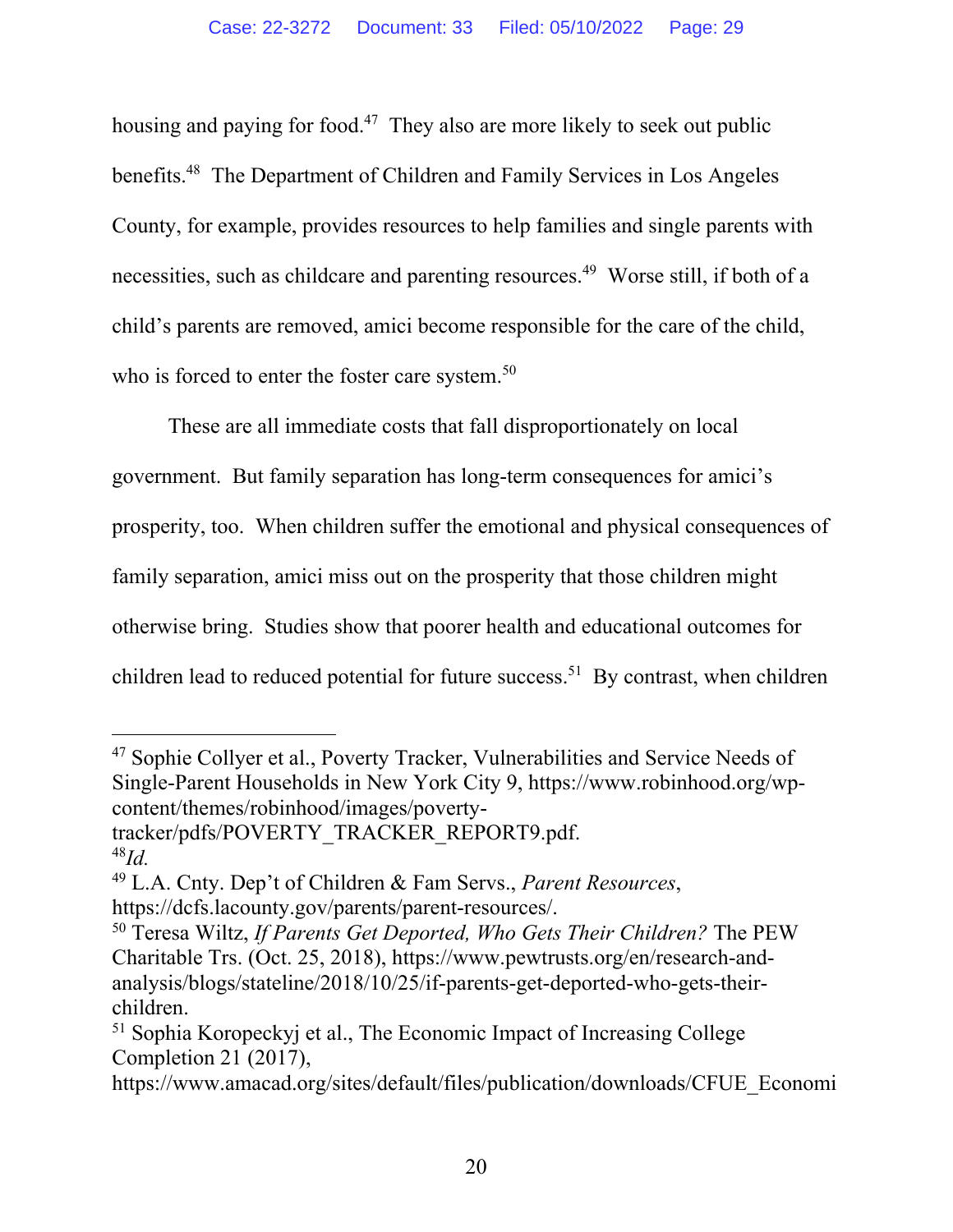achieve greater educational outcomes, particularly college graduation, it translates to wage increases for the whole work force, faster GDP growth, and greater investment in local goods and services.<sup>52</sup>

Eliminating the Federal Government's discretion to consider the families of noncitizens prioritized for removal will undoubtedly result in families within amici's communities being torn apart. This harms not only the children and family members left behind, but also the future prosperity of amici's communities.

# **IV. THE DISTRICT COURT ERRED IN GRANTING A PRELIMINARY INJUNCTION BECAUSE THE GUIDELINES ARE NOT SUBJECT TO JUDICIAL REVIEW.**

The APA provides for judicial review of agency action that is "final." 5

U.S.C. § 704. To qualify as "final," agency action must (1) "mark the

consummation of the agency's decisionmaking process—it must not be of a merely

tentative or interlocutory nature," and (2) constitute action "by which rights or

obligations have been determined, or from which legal consequences will

flow." *Bennett v. Spear*, 520 U.S. 154, 178 (1997) (citation and quotation

<sup>52</sup> *Id.*; Enrico Moretti, U.C. Berkeley Dep't of Econs., Social Returns to Education and Human Capital Externalities: Evidence from Cities 1 (Dec. 1998), http://darp.lse.ac.uk/PapersDB/Moretti\_(98).pdf; Jonathan Rothwell, *What Colleges Do for Local Economies: A Direct Measure Based on Consumption*, The Brookings Inst., (Nov. 17, 2015), https://www.brookings.edu/research/whatcolleges-do-for-local-economies-a-direct-measure-based-on-consumption/.

c-Impact.pdf (demonstrating a correlation between higher rates of college graduation and GDP growth).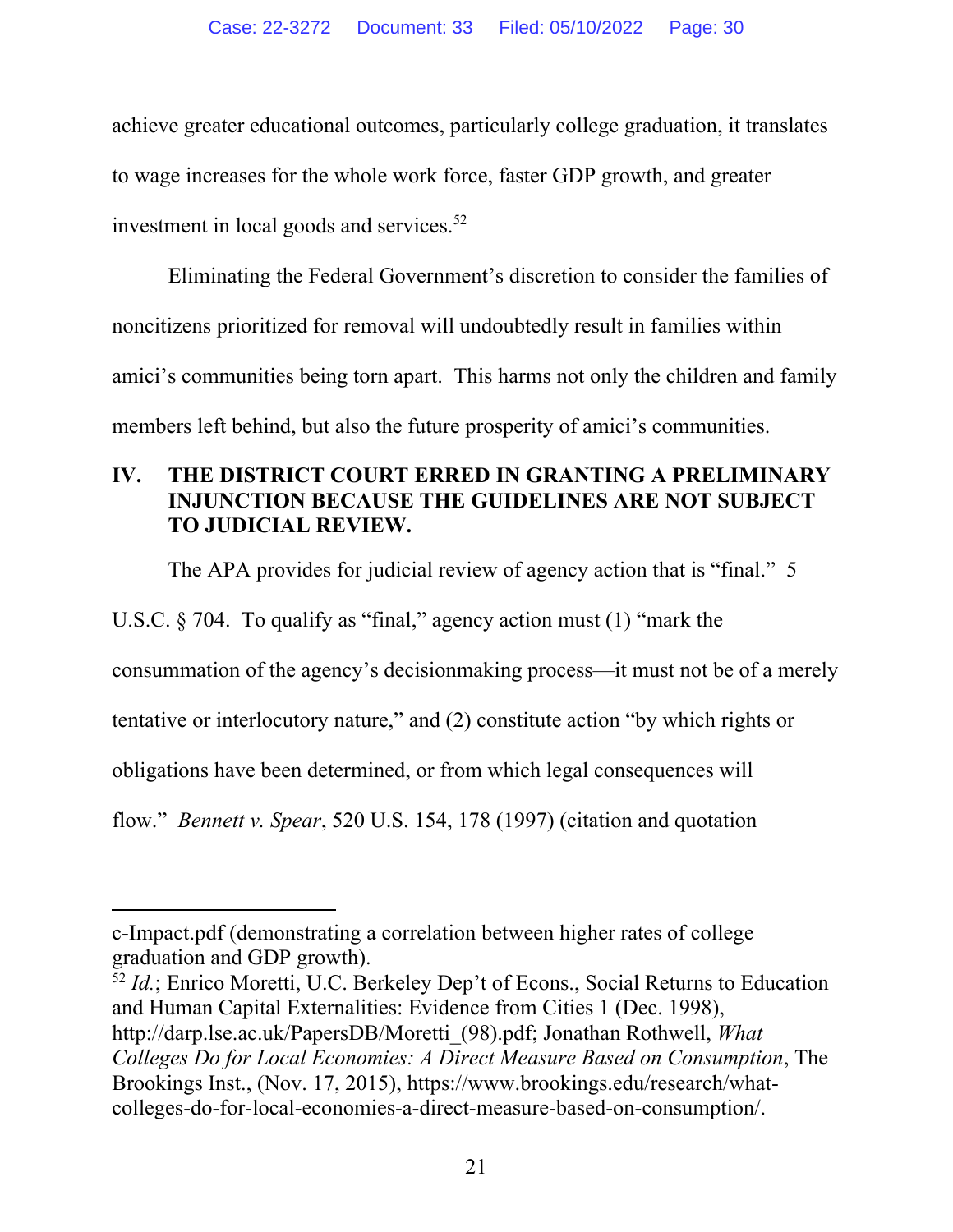omitted). Here, even assuming the guidance satisfies the first prong of this test, it plainly does not satisfy the second. An agency action "determine[s]" a party's "rights or obligations," and is action "from which legal consequences will flow," *id.* (quotation omitted), only if that action binds the government or regulated parties. The guidance does neither.

To start, the guidance could not be clearer about the fact that it does not bind the discretion of any individual immigration officer. Unlike agency action that "binds the . . . agencies authorized to bring civil enforcement proceedings under" the relevant statutory scheme, *U.S. Army Corps of Engineers v. Hawkes Co.*, 578 U.S. 590, 598-99 (2016), the guidance expressly reserves authority for individual immigration officer decisionmakers to reach their own conclusions. The guidance explains, no less than three times, that whether enforcement is appropriate in a particular case is an individualized determination that "is not to be determined according to bright lines or categories," but "instead requires an assessment of the individual and the totality of the facts and circumstances." Guidance 3, R.1-1, Page ID #26; *accord id.* Page ID #27 ("Again, our personnel must evaluate the individual and the totality of the facts and circumstances and exercise their judgment accordingly."); *id.* ("In each case, there could be mitigating or extenuating facts and circumstances that militate in favor of declining enforcement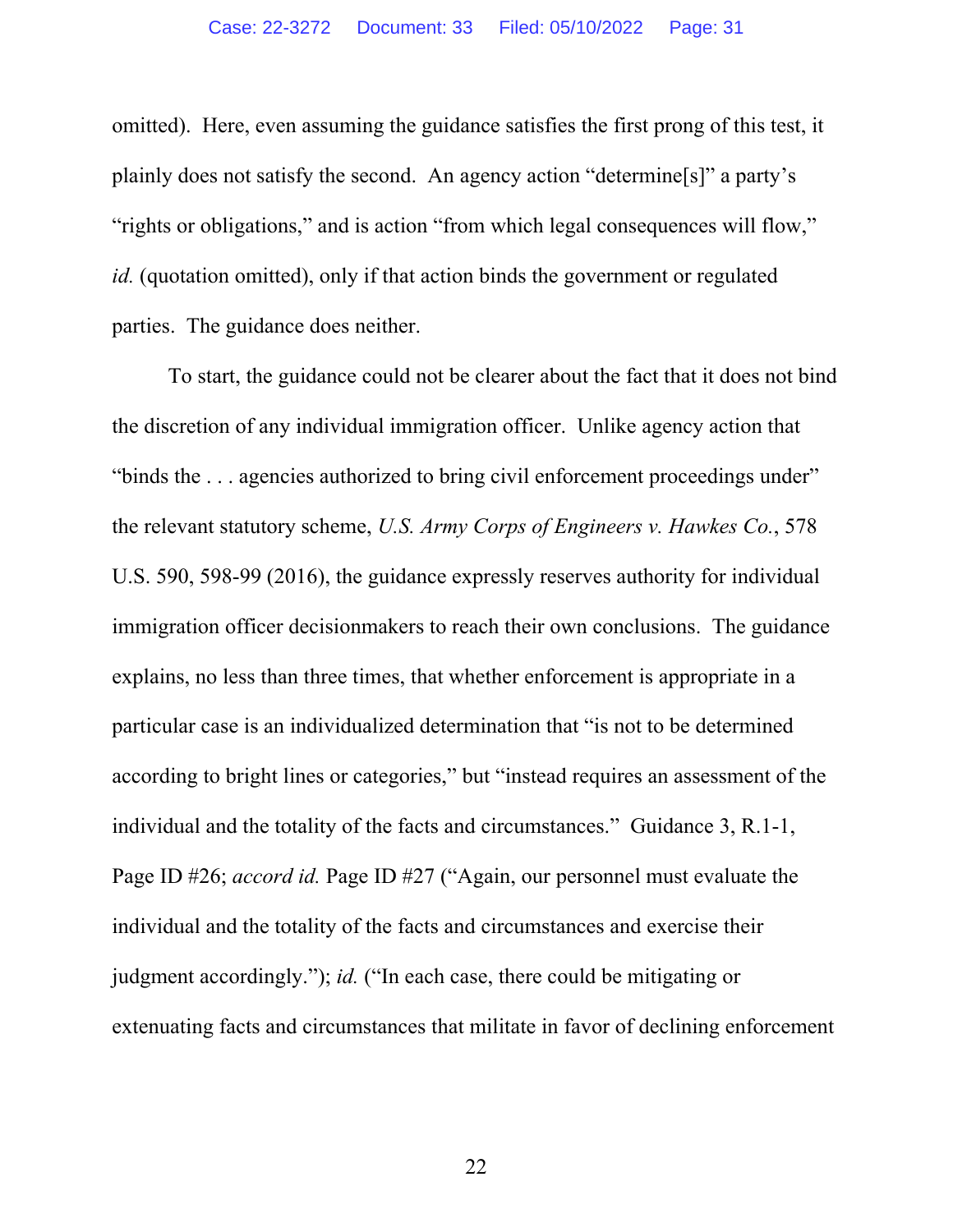action. Our personnel should evaluate the totality of the facts and circumstances and exercise their judgment accordingly.").

As the motions panel recognized, the guidance "has the telltale signs of a non-binding policy statement, not of reviewable agency action." Stay Op. at 10. At bottom, "[t]he civil immigration enforcement guidance does not compel an action to be taken or not taken. Instead, the guidance leaves the exercise of prosecutorial discretion to the judgment of our personnel." Guidance 5, R.1-1, Page ID #28. Where, as here, the agency's action "does not result in legal consequences because it does not impose liability, determine legal rights or obligations, or mandate, bind, or limit other government actors," *Parsons v. U.S. Dep't of Just.*, 878 F.3d 162, 169 (6th Cir. 2017), it does not satisfy the second *Bennett* prong.

Indeed, the guidance does not determine any party's rights or obligations. To determine whether agency action imposes obligations on a third party—such as the States—courts ask whether the agency action has "a sufficiently direct and immediate impact on the aggrieved party and a direct effect on its day-to-day business." *Berry v. U.S. Dep't of Lab.*, 832 F.3d 627, 633 (6th Cir. 2016) (quotation omitted). As the motions panel acknowledged, the guidance does not require the States to do anything—it does not regulate the States and it does not purport to preempt any state or local law. Stay Op. at 5. Given that the guidance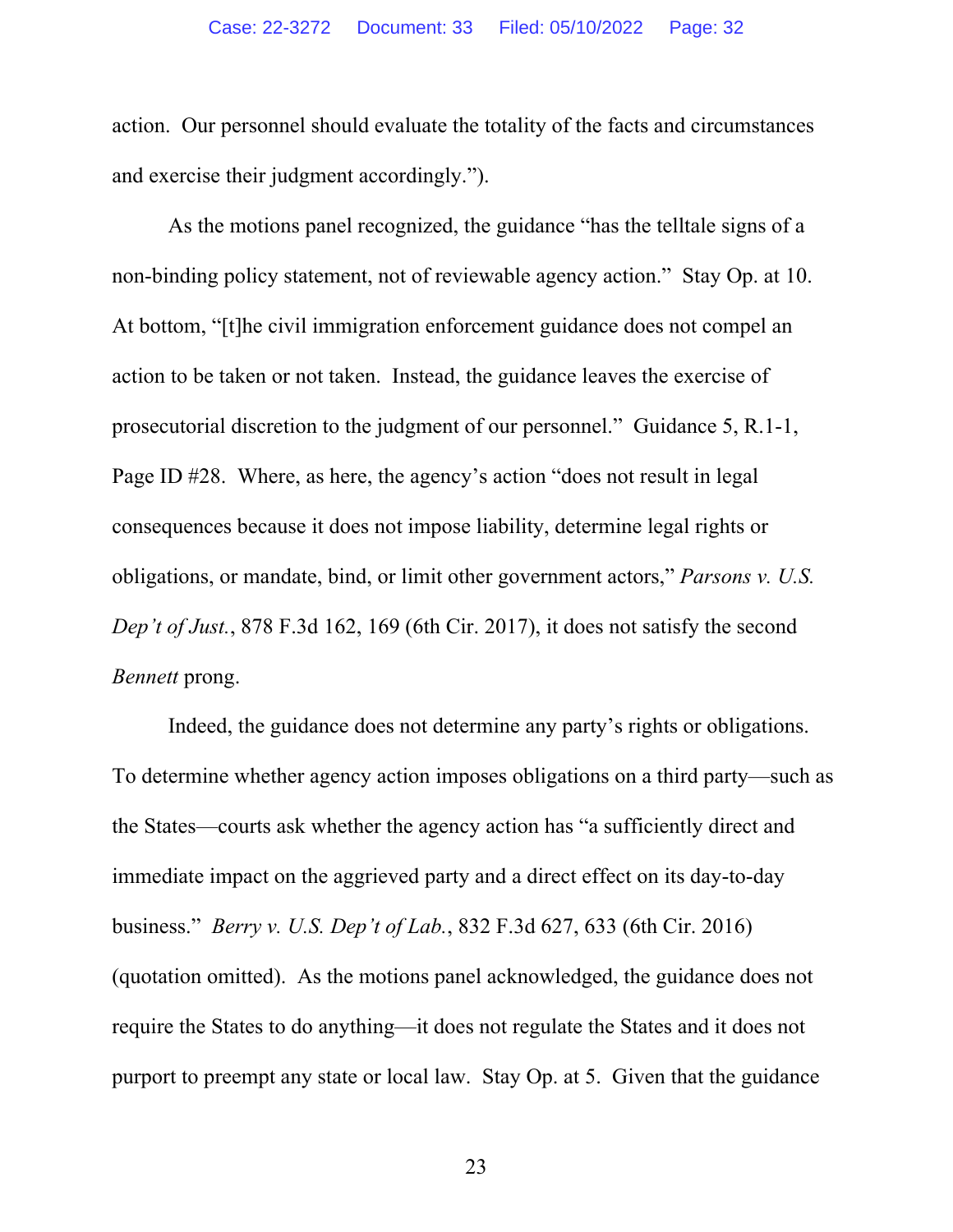requires nothing from the States and its effect on the States is unclear, the guidance certainly does not have a "direct effect" on the "day-to-day business" of the States. *Berry*, 832 F.3d at 633.

The States complain that the guidance will mean that less noncitizens are ultimately removed. But the guidance neither prohibits immigration officials from removing people nor puts a cap on the number of noncitizens that can be removed. Accordingly, the guidance does not perpetuate the purported harm that the States seek to avoid. It therefore "does not of itself adversely affect [the States] but only affects [their] rights adversely on the contingency of future administrative action." *Rochester Tel. Corp. v. United States*, 307 U.S. 125, 130 (1939).

It is equally difficult to imagine how the guidance could be said to provide any cognizable right to noncitizens. It simply prioritizes for removal noncitizens who are public safety, national security, or border security threats. The guidance certainly does not provide any noncitizen blanket protection against removal, as it decidedly does *not* say that certain noncitizens cannot be removed. Therefore, every noncitizen—regardless of whether they qualify as a public safety, national security, or border security threat prioritized for removal—is still at risk of arrest and removal under the guidance. Indeed, the guidance expressly states that it is "not intended to, does not, and may not be relied upon to create any right or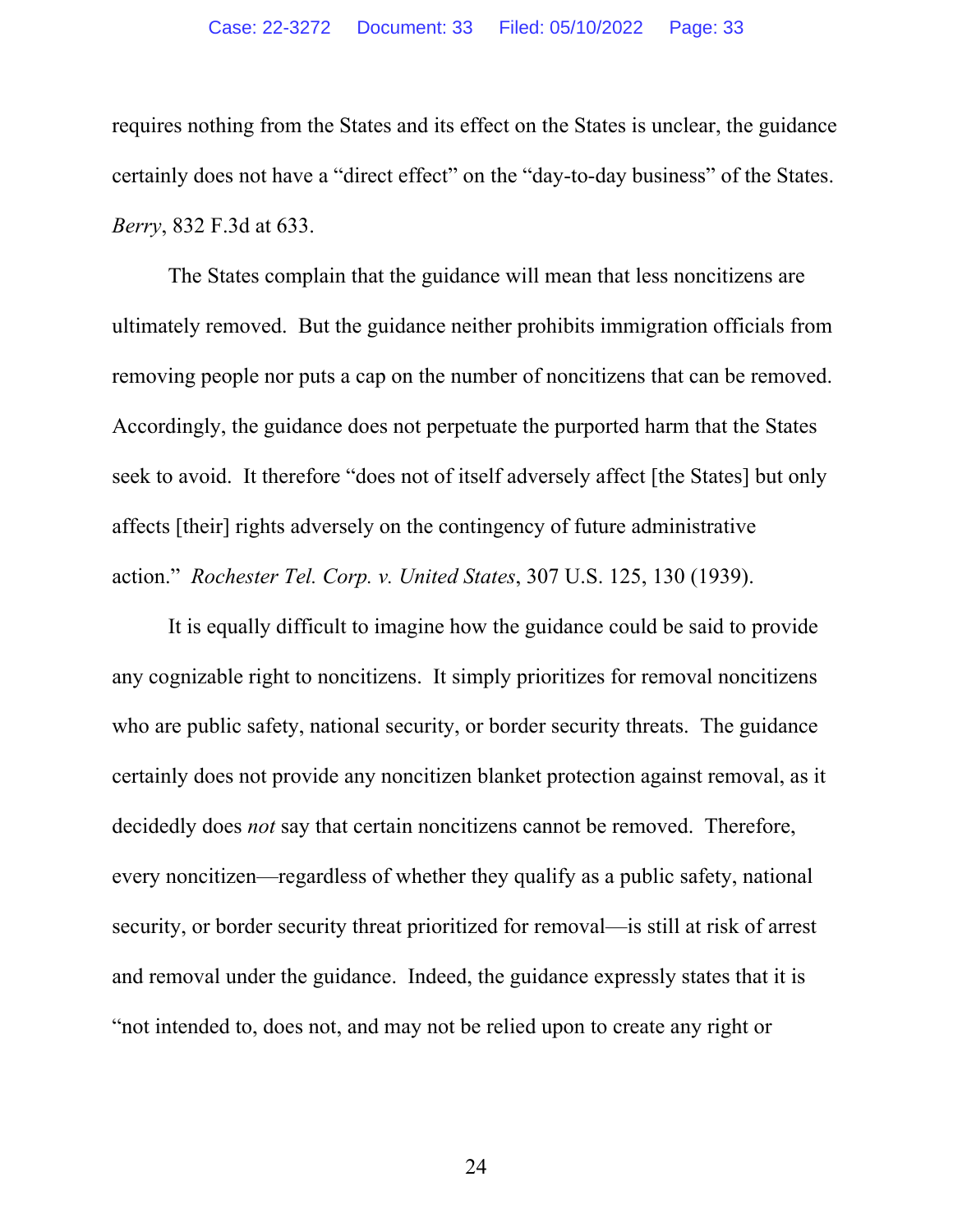benefit, substantive or procedural, enforceable at law by any party in any administrative, civil, or criminal matter." Guidance 7, R.1-1, Page ID #30.

Ultimately, the guidance does not and cannot directly affect either the States or noncitizens: No rights are stripped from the States, and no rights are granted to noncitizens. The guidance therefore is not a final agency action, and judicial review is not permissible. *See Franklin v. Massachusetts*, 505 U.S. 788, 797 (1992) ("The core question is whether the agency has completed its decisionmaking process, and whether the result of that process is one that will directly affect the parties.").

## **CONCLUSION**

For the reasons stated above, the District Court's order granting the States' motion for preliminary injunction should be reversed.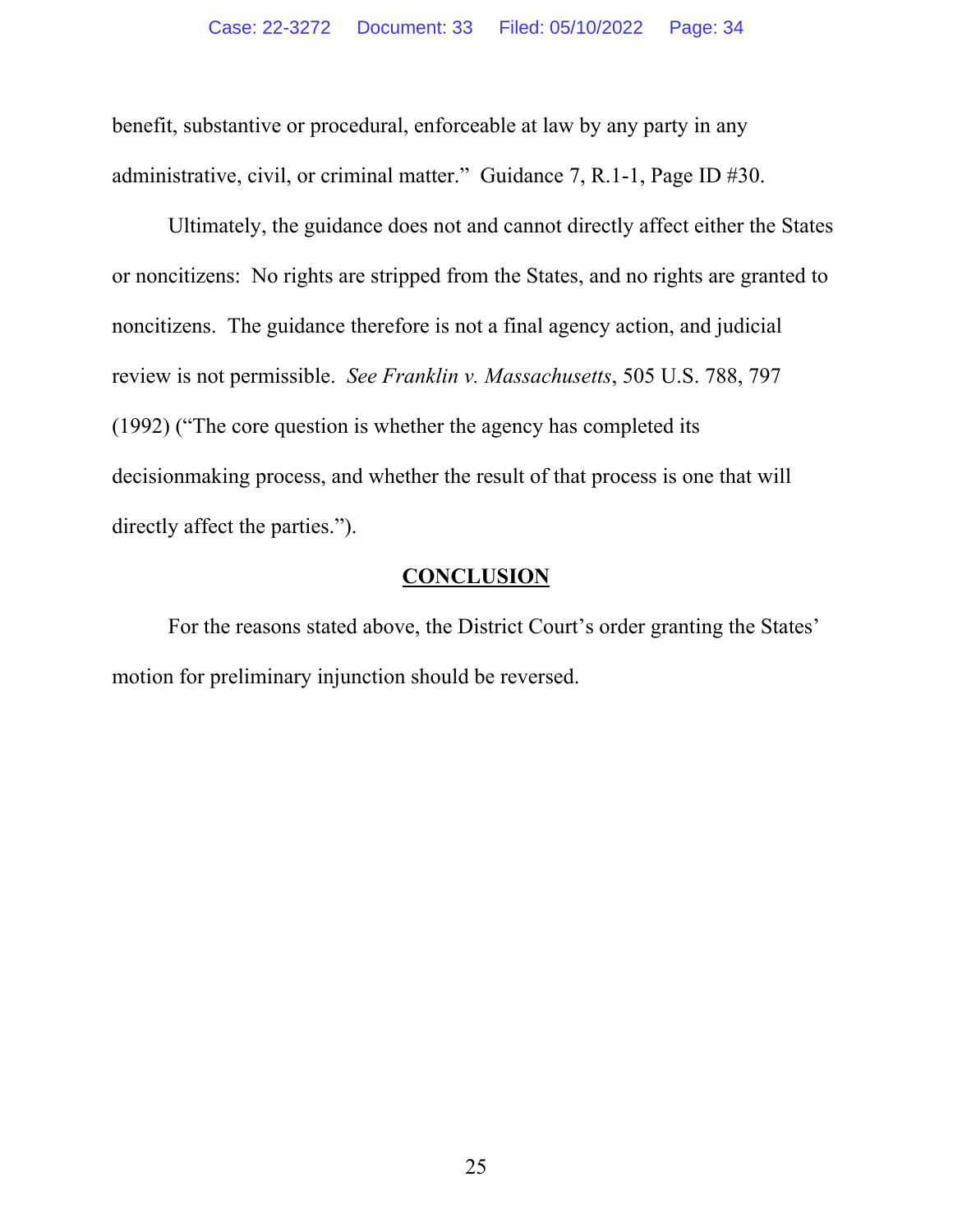Respectfully submitted,

# Dated: May 10, 2022 O'MELVENY & MYERS

By: /s/ *Daniel R. Suvor*

Daniel R. Suvor James A. Bowman O'MELVENY & MYERS LLP 400 S. Hope Street, 18th Floor Los Angeles, CA 90071 Telephone: +1 213 430 6000 Facsimile: +1 213 430 6407

*Attorneys for Amicus Curiae County of Los Angeles*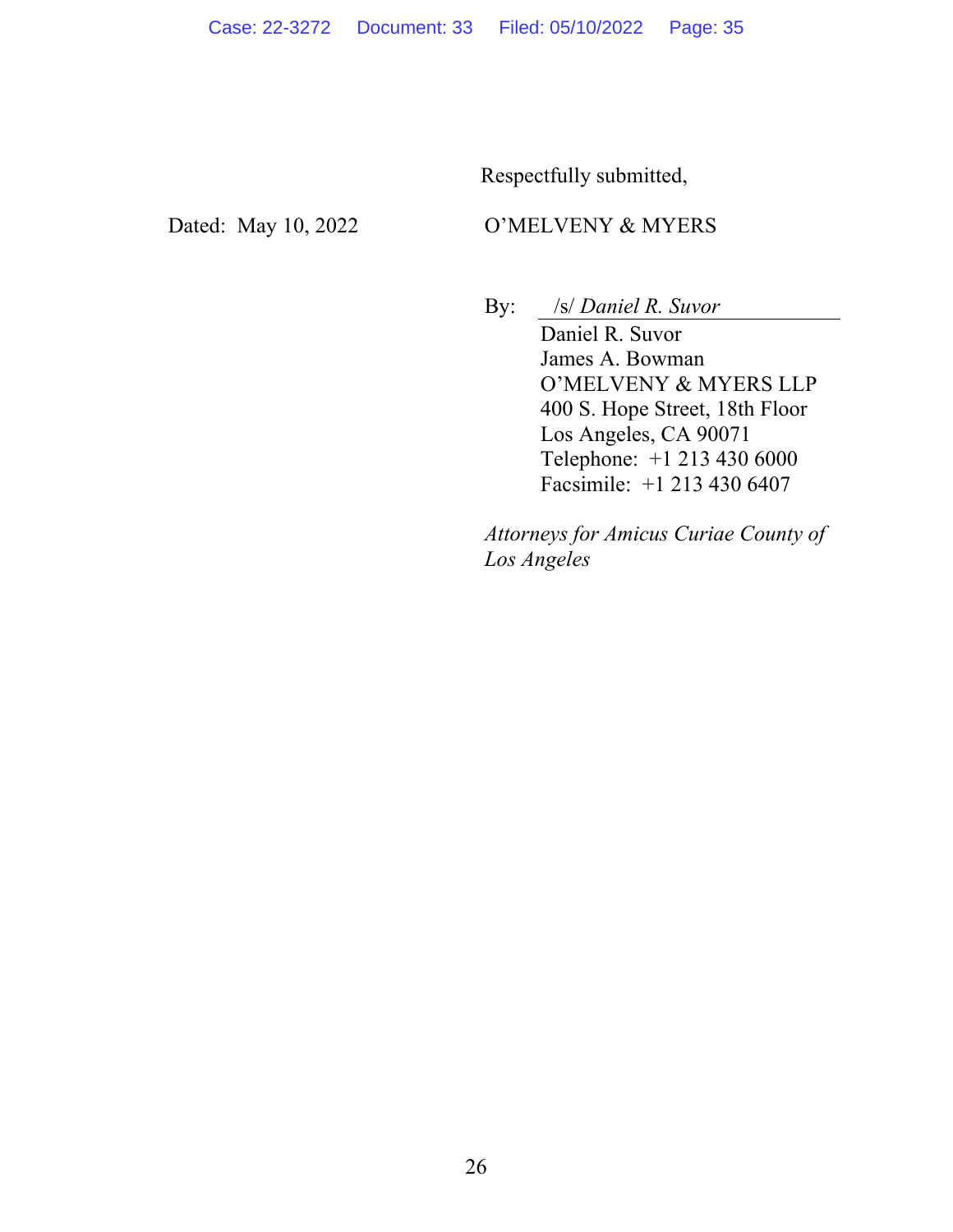#### **LIST OF AMICI CURIAE**

County of Los Angeles, California City of Albuquerque, New Mexico City of Boston, Massachusetts City of Chicago, Illinois County of Contra Costa, California City and County of Denver, Colorado City of Los Angeles, California City of Madison, Wisconsin County of Milwaukee, Wisconsin City of Minneapolis, Minnesota County of Monterey, California City of New York, New York City of Oakland, California City of Pittsburgh, Pennsylvania City of Portland, Oregon City of Sacramento, California City and County of San Francisco, California County of San Mateo, California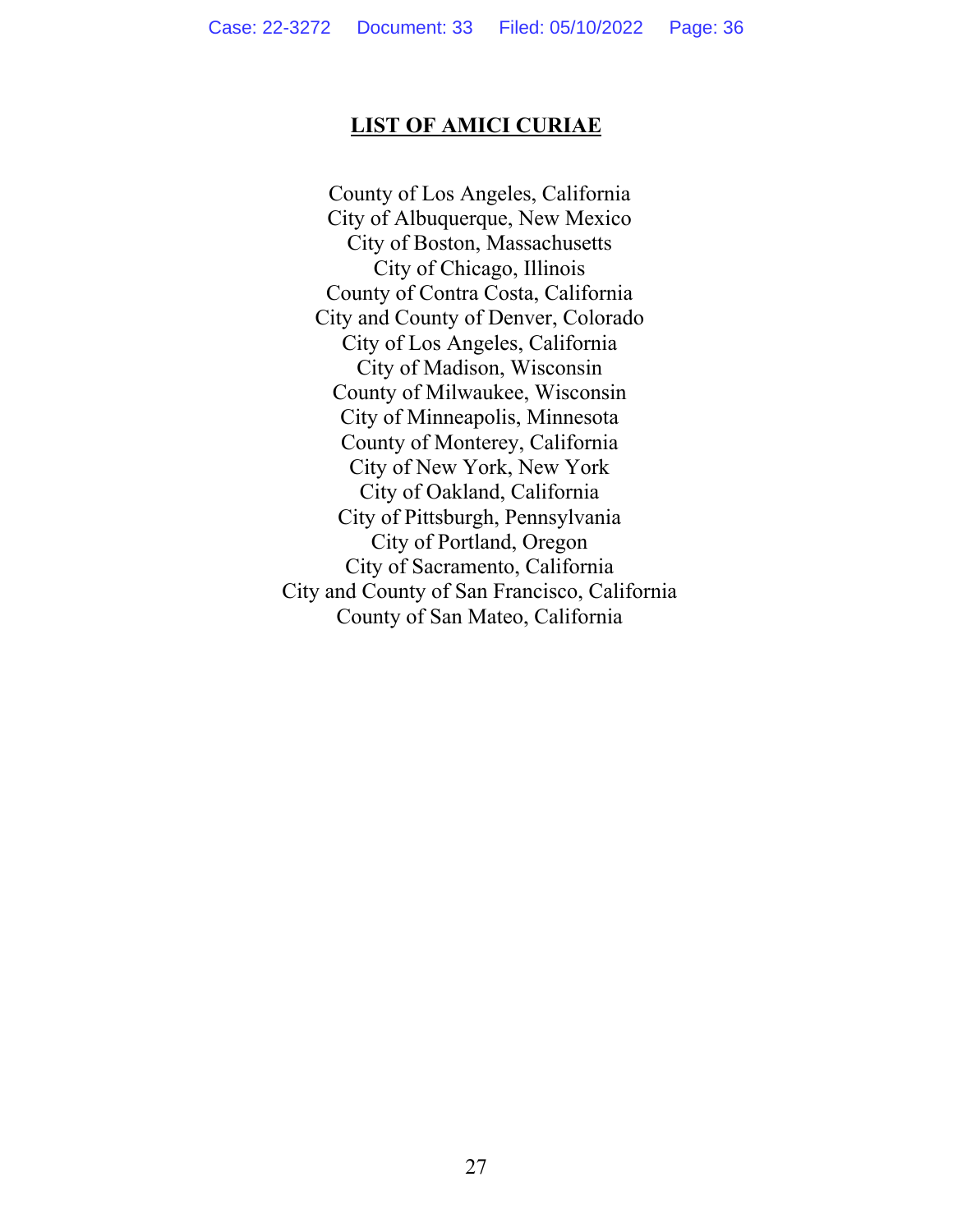#### **ADDITIONAL COUNSEL FOR AMICI CURIAE**

Daniel R. Suvor James A. Bowman O'MELVENY & MYERS LLP 400 South Hope Street, 18th Floor Los Angeles, CA 90071

*Attorney for the County of Los Angeles, California* 

Lauren Keefe Acting City Attorney One Civic Plaza N.W. 4th Floor, Room 4072 Albuquerque, NM 87102

*Attorney for the City of Albuquerque, New Mexico* 

> Adam Cederbaum Corporation Counsel City Hall, Room 615 Boston, MA 02201

*Attorney for the City of Boston, Massachusetts* 

Celia Meza Corporation Counsel 2 N. LaSalle Street, Suite 580 Chicago, IL 60602

*Attorney for the City of Chicago, Illinois* 

James R. Rowader, Jr. City Attorney City Hall, Room 210 350 South Fifth Street Minneapolis, MN 55415

*Attorney for the City of Minneapolis, Minnesota* 

Leslie J. Girard County Counsel 168 West Alisal Street, 3rd Floor Salinas, CA 93901

*Attorney for the County of Monterey, California* 

> Hon. Sylvia O. Hinds-Radix Corporation Counsel 100 Church Street New York, NY 10007

*Attorney for the City of New York, New York* 

Barbara J. Parker City Attorney One Frank H. Ogawa Plaza, Sixth Floor Oakland, CA 94612

*Attorney for the City of Oakland, California*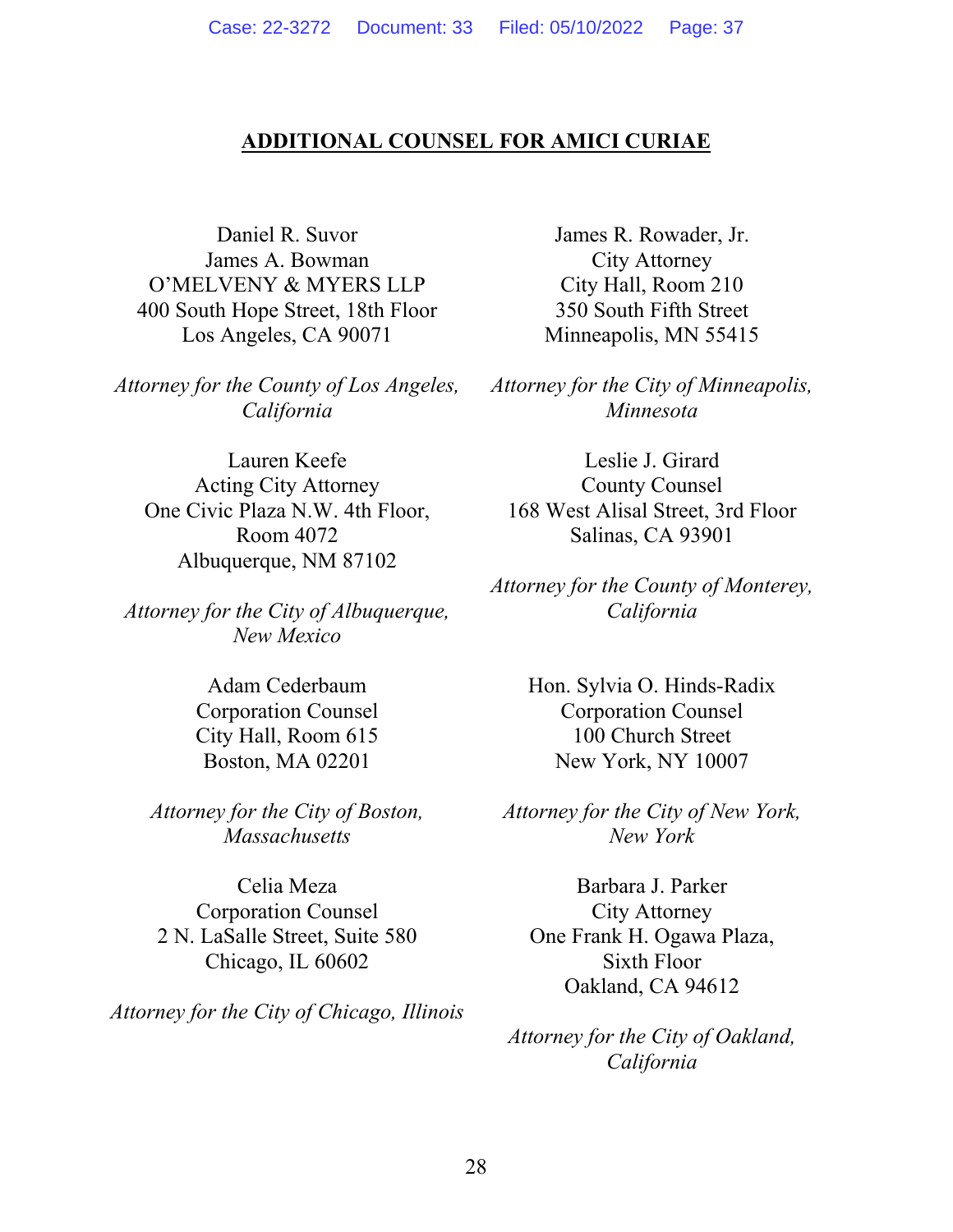# **ADDITIONAL COUNSEL FOR AMICI CURIAE (continued)**

Mary Ann McNett Mason County Counsel 1025 Escobar St., 3rd Fl. Martinez, CA 94553

*Attorney for the County of Contra Costa, California* 

> Kristin M. Bronson City Attorney 1437 Bannock Street, Room 353 Denver, CO 80202

*Attorney for the City and County of Denver, Colorado* 

> Michael Feuer City Attorney 200 North Main Street City Hall East Suite 800 Los Angeles, CA 90012

*Attorney for the City of Los Angeles, California* 

Michael R. Haas City Attorney 210 Martin Luther King Jr. Blvd., Room 401 Madison, WI 53703

*Attorney for the City of Madison, Wisconsin* 

Krysia M. Kubiak Solicitor 414 Grant Street Pittsburgh, PA 15219

*Attorney for the City of Pittsburgh, Pennsylvania* 

Robert L. Taylor City Attorney 1221 SW Fourth Avenue, Suite 430 Portland, OR 97240

*Attorney for the City of Portland, Oregon* 

> Susana Alcala Wood City Attorney 915 I Street, Fourth Floor Sacramento, CA 95814

*Attorney for the City of Sacramento, California* 

David Chiu City Attorney City Hall Room 234 One Dr. Carlton B. Goodlett Pl. San Francisco, CA 94102

*Attorney for the City and County of San Francisco, California*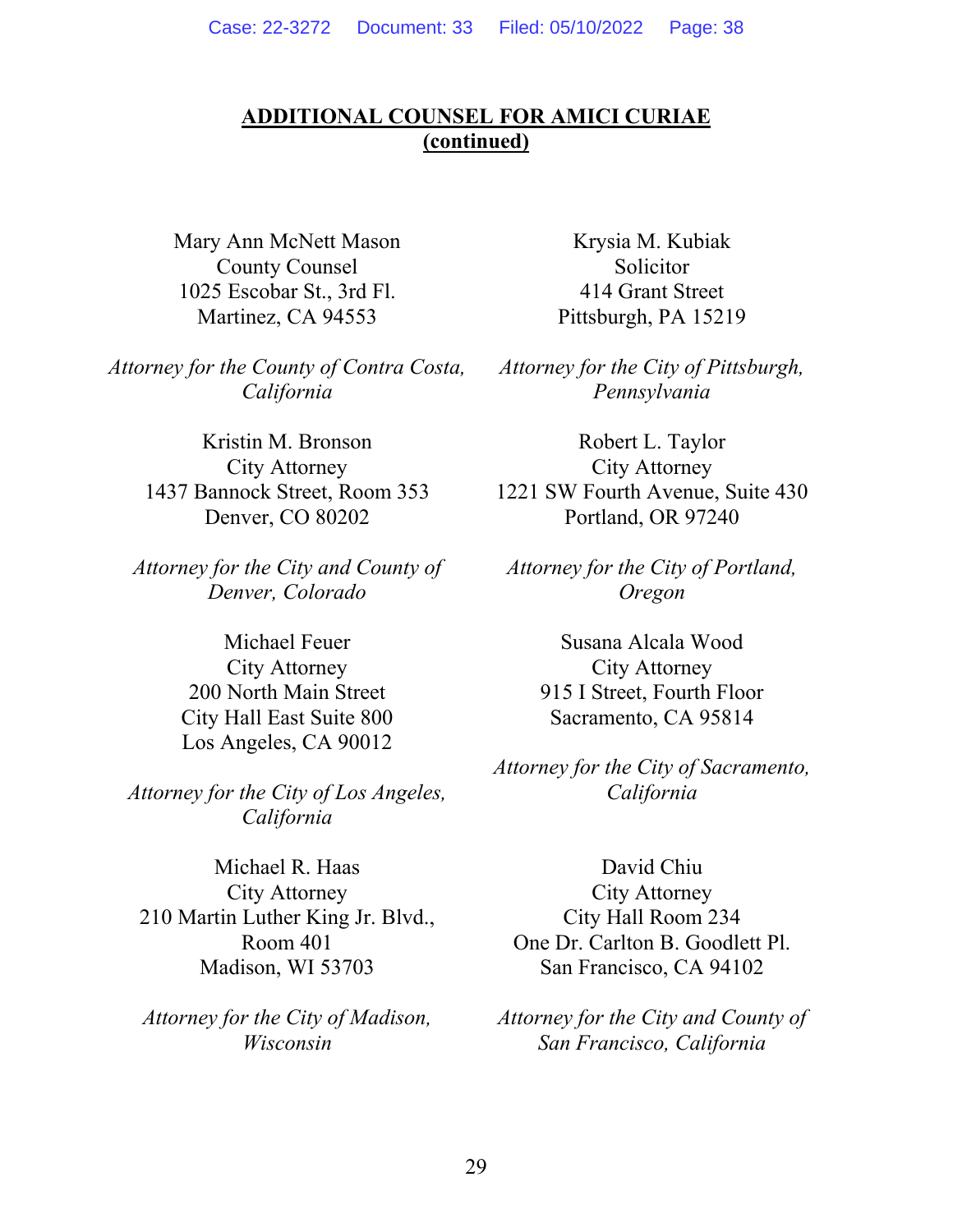# **ADDITIONAL COUNSEL FOR AMICI CURIAE (continued)**

Margaret C. Daun Corporation Counsel 901 N. 9th Street, Room 303 Milwaukee, WI 53233

John D. Nibbelin County Counsel 400 County Center, 6th Floor Redwood City, CA 94063

*Attorney for the County of Milwaukee, Wisconsin* 

*Attorney for the County of San Mateo, California*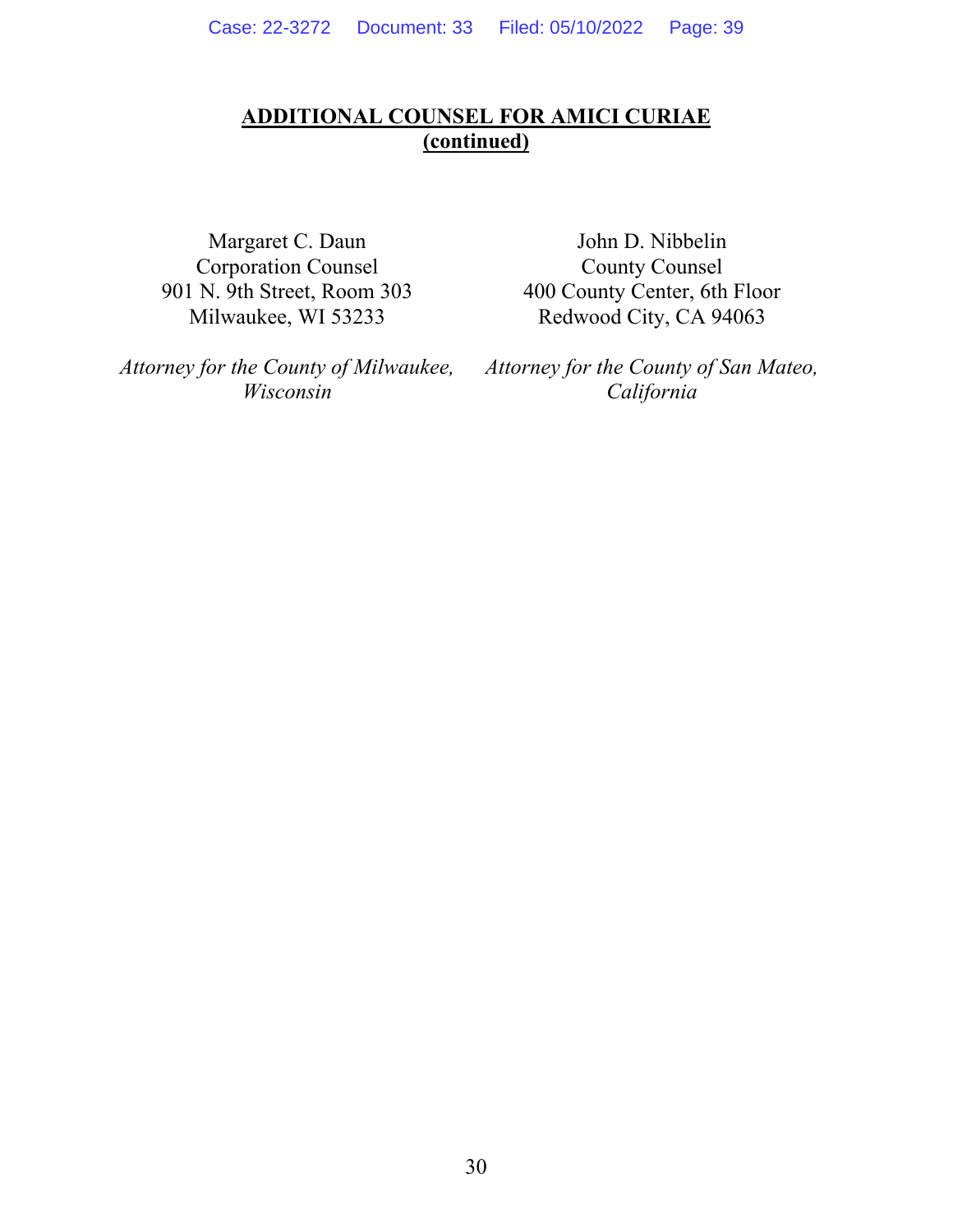# **CERTIFICATE OF COMPLIANCE**

 I certify that this document complies with the type-volume limitation set forth in Federal Rule of Appellate Procedure 29(a)(5) because it contains 5,392 words, exclusive of the portions of the brief that are exempted by Federal Rule of Appellate Procedure 32(f). I certify that this document complies with the typeface requirements of Federal Rule of Appellate Procedure 32(a)(5) and the type style requirements of Federal Rule of Appellate Procedure 32(a)(6).

Dated: May 10, 2022 By: *Isl Daniel R. Suvor* Daniel R. Suvor James A. Bowman O'MELVENY & MYERS LLP 400 S. Hope Street, 18th Floor Los Angeles, CA 90071 Telephone: +1 213 430 6000 Facsimile: +1 213 430 6407

> *Attorneys for Amicus Curiae County of Los Angeles*